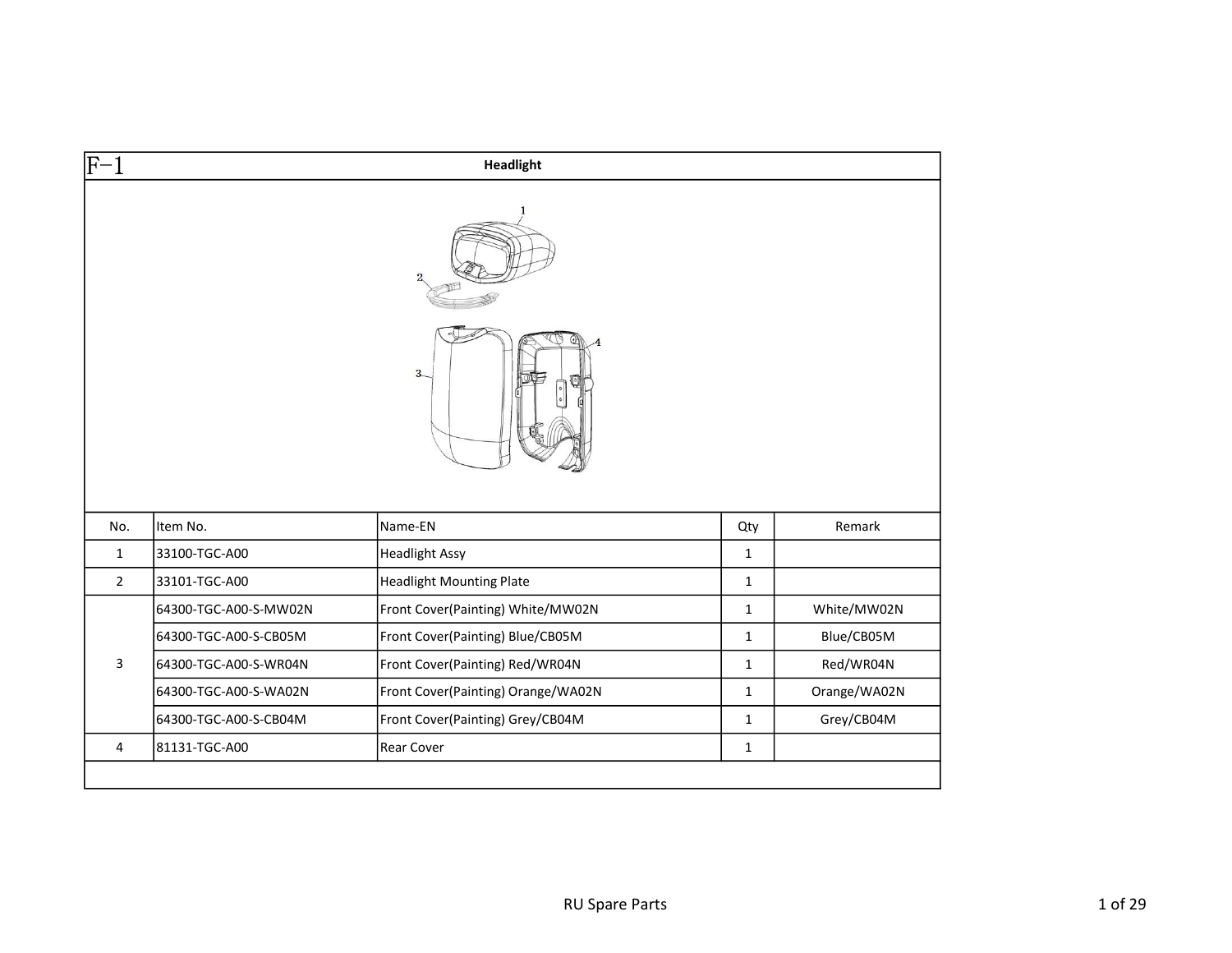| $\circ$<br>@ 3<br>Item No.<br>Name-EN<br>No.<br>Qty<br>37200-TGE-A00<br>Speedometer Assy<br>$\mathbf{1}$<br>$\mathbf{1}$<br>$\overline{2}$<br>$\overline{2}$<br>37300-QSM-A00<br>Rubber Washer | $\overline{F-2}$ |             | Speedometer                       |                |        |
|------------------------------------------------------------------------------------------------------------------------------------------------------------------------------------------------|------------------|-------------|-----------------------------------|----------------|--------|
|                                                                                                                                                                                                |                  |             |                                   |                |        |
|                                                                                                                                                                                                |                  |             |                                   |                | Remark |
|                                                                                                                                                                                                |                  |             |                                   |                |        |
|                                                                                                                                                                                                |                  |             |                                   |                |        |
|                                                                                                                                                                                                | $\mathbf{3}$     | 94050-06080 | Flange Nut M6(Trivalent Chromate) | $\overline{2}$ |        |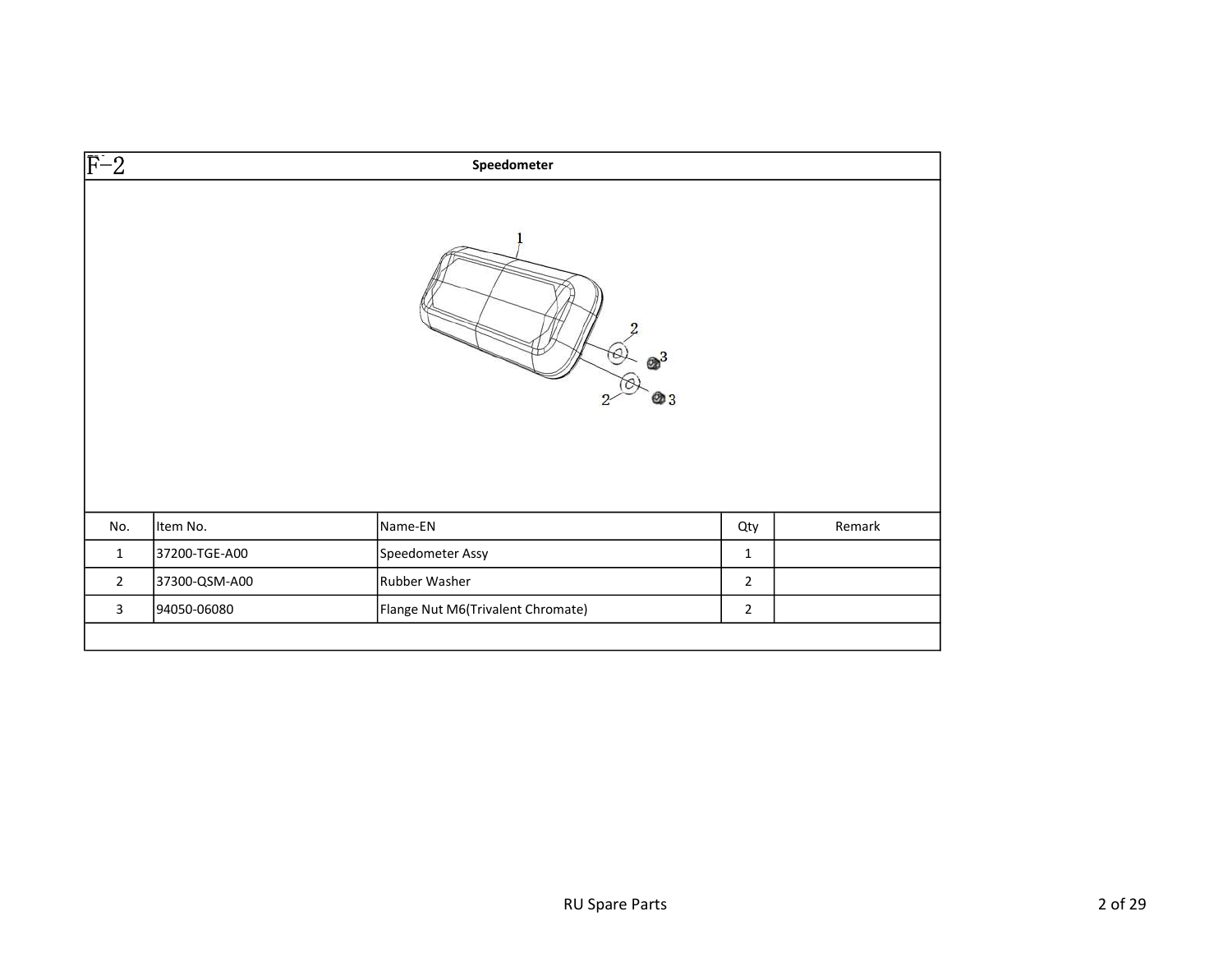| $\overline{F-3}$ |               | <b>Handlebar Cover</b>                   |              |        |
|------------------|---------------|------------------------------------------|--------------|--------|
|                  |               | Ø<br>$\odot$<br>$\mathcal{S}_{\epsilon}$ |              |        |
|                  |               |                                          |              |        |
| No.              | Item No.      | Name-EN                                  | Qty          | Remark |
| $\mathbf{1}$     | 53206-TGC-A00 | Upper Handlebar Cover                    | $\mathbf{1}$ |        |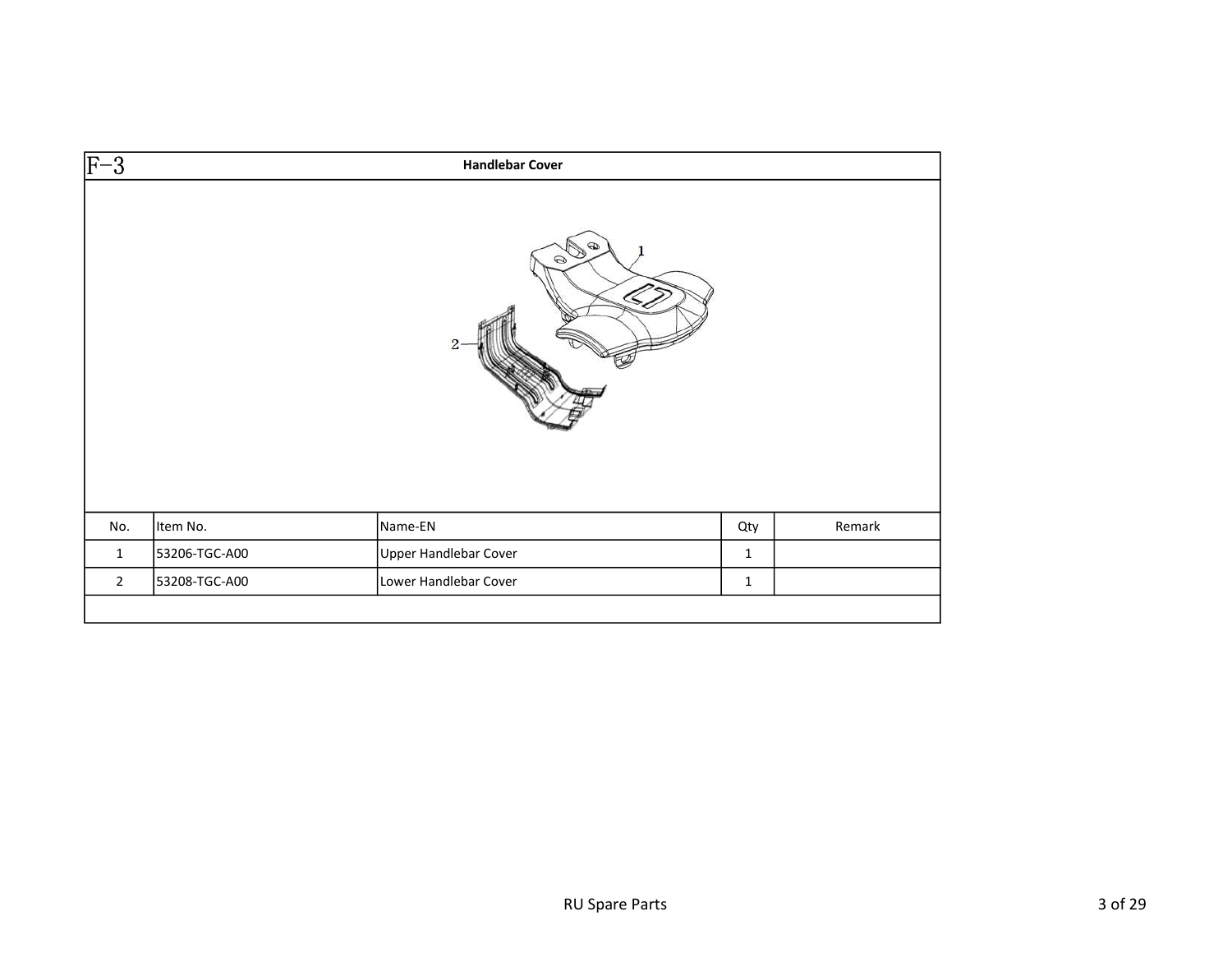| $\overline{F-4}$ | Handlebar     |                                       |              |        |  |
|------------------|---------------|---------------------------------------|--------------|--------|--|
|                  |               | 5                                     |              |        |  |
| No.              | Item No.      | Name-EN                               | Qty          | Remark |  |
| $\mathbf{1}$     | 53100-TGC-A00 | Handlebar Pipe Assy                   | $\mathbf{1}$ |        |  |
| $\overline{2}$   | 35200-TGF-A00 | <b>Right Switch Assy</b>              | $\mathbf{1}$ |        |  |
| 3                | 35150-TGC-A00 | Left Switch Assy                      | $\mathbf{1}$ |        |  |
| 4                | 30400-TGC-A00 | Left Handle Grip                      | $\mathbf{1}$ |        |  |
| 5                | 95801-TAC-A00 | Flange Bolt 10*45(Trivalent Chromate) | $\mathbf{1}$ |        |  |
| 6                | 53124-TAC-A00 | Handlebar Lock Block                  | $\mathbf{1}$ |        |  |
| $\overline{7}$   | 94050-10070   | Flange Nut M10(Black)                 | $\mathbf{1}$ |        |  |
|                  |               |                                       |              |        |  |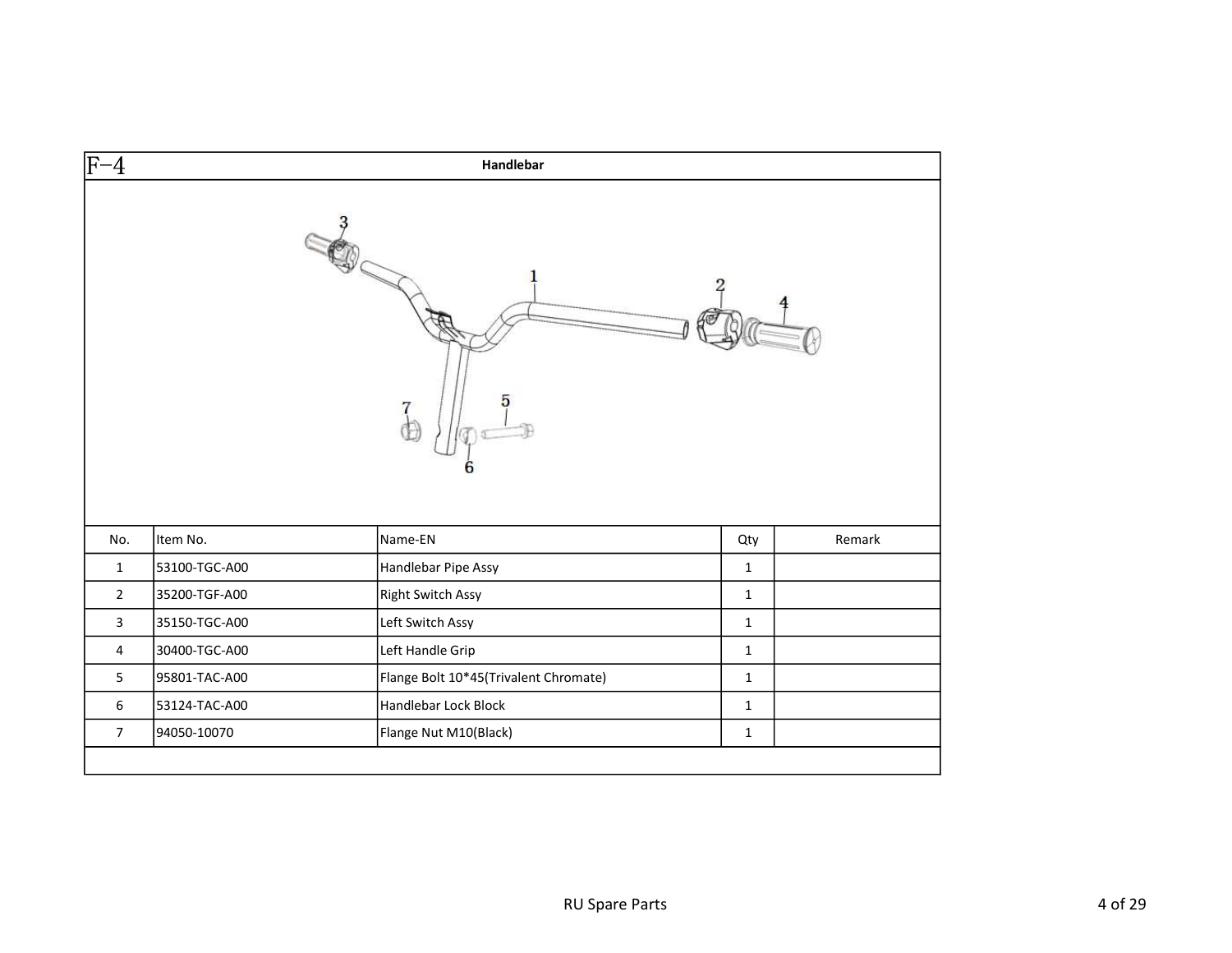| $\overline{F-5}$ |               | Pedal                                          |                |        |
|------------------|---------------|------------------------------------------------|----------------|--------|
|                  |               | <b>WANAW</b><br>5<br>$\overline{4}$<br>⊢⊋<br>2 |                |        |
| No.              | Item No.      | Name-EN                                        | Qty            | Remark |
| $\mathbf{1}$     | 81141-TGC-A00 | Main Girder Cover                              | $\mathbf 1$    |        |
| $2^{\circ}$      | 64310-TGC-A00 | Pedal                                          | $\mathbf 1$    |        |
| $\mathbf{3}$     | 64312-TGC-A00 | Pedal Rubber Plug B                            | $\overline{2}$ |        |
| 4                | 64313-TGC-A00 | Pedal Rubber Plug A                            | $\overline{2}$ |        |
| 5                | 81133-TGC-A00 | <b>VIN Cover</b>                               | $\mathbf 1$    |        |
|                  |               |                                                |                |        |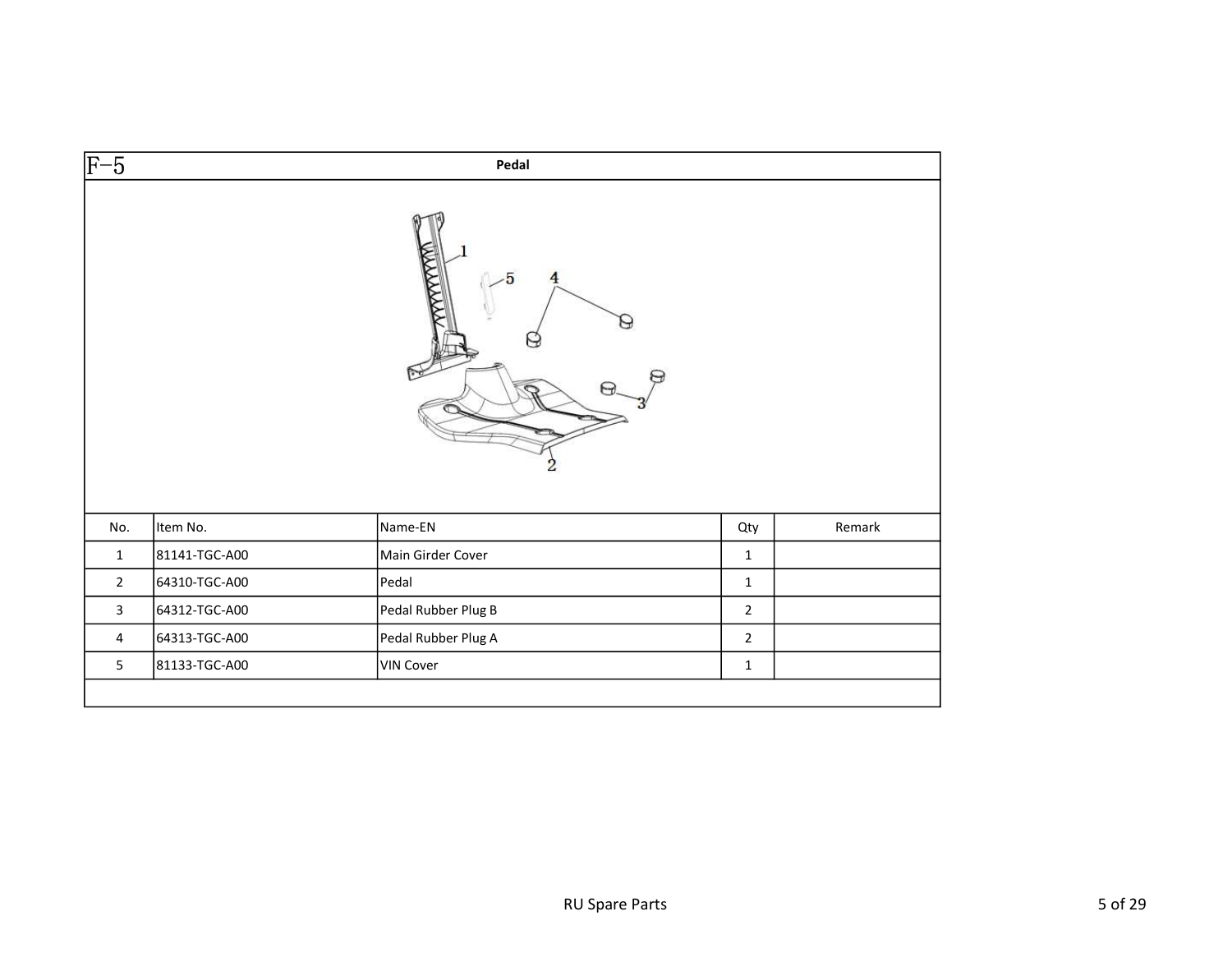| $\overline{F-6}$ |               | <b>Lower Edging</b> |              |        |
|------------------|---------------|---------------------|--------------|--------|
|                  |               |                     | $\mathbf{R}$ |        |
| No.              | Item No.      | Name-EN             | Qty          | Remark |
| $\mathbf{1}$     | 83620-TGC-A00 | Right Lower Edging  | $\mathbf{1}$ |        |
| $\overline{2}$   | 83520-TGC-A00 | Left Lower Edging   | $\mathbf 1$  |        |
| $\mathbf{3}$     | 50621-TGC-A00 | Bottom Cover        | $\mathbf 1$  |        |
|                  |               |                     |              |        |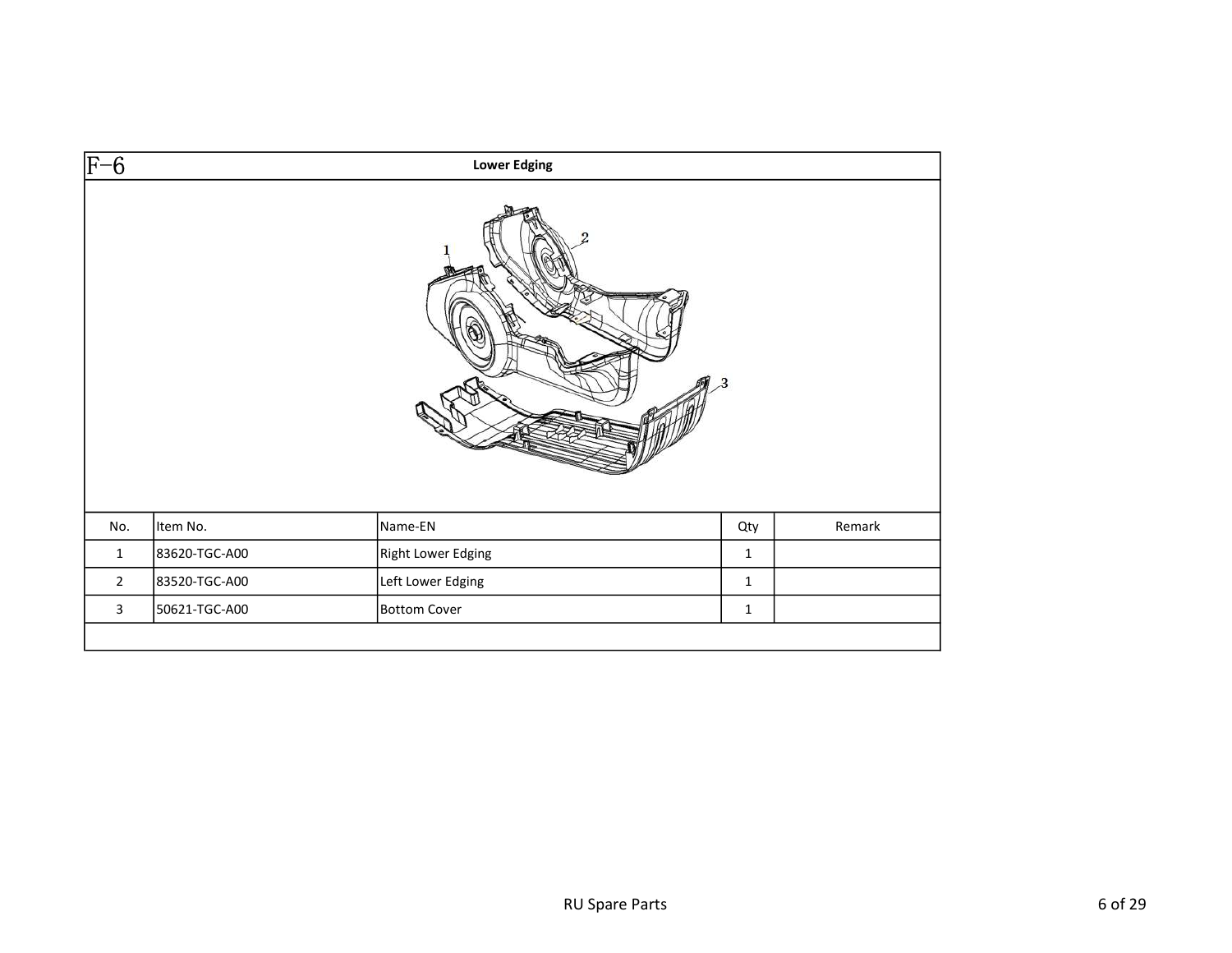| $\overline{F-7}$ |               | Cushion                           |              |        |
|------------------|---------------|-----------------------------------|--------------|--------|
|                  |               | $\mathbb{T}$                      |              |        |
| No.              | Item No.      | Name-EN                           | Qty          | Remark |
| $\mathbf{1}$     | 77200-TGC-A00 | <b>Cushion Assy</b>               | $\mathbf{1}$ |        |
| $\overline{2}$   | 80101-TGC-A00 | Storage Box Cover                 | $\mathbf{1}$ |        |
| $\mathbf{3}$     | 81250-TGC-A00 | <b>Storage Box</b>                | $\mathbf{1}$ |        |
| $\overline{4}$   | 83750-TGC-A00 | Center Cover                      | $\mathbf{1}$ |        |
| 5                | 77211-TAC-A00 | <b>Cushion Shaft</b>              | $\mathbf{1}$ |        |
| $\sqrt{6}$       | 94102-08800   | Washer 8mm(Trivalent Chromate)    | $\mathbf{1}$ |        |
| $\overline{7}$   | 94201-16180   | Split Pin 1.6*18(Trivalent White) | $\mathbf{1}$ |        |
| 8                | 35310-TGC-A00 | <b>Charging Socket</b>            | $\mathbf{1}$ |        |
| 9                | 83901-TGC-A00 | Cushion Lock Hook                 | $\mathbf 1$  |        |
|                  |               |                                   |              |        |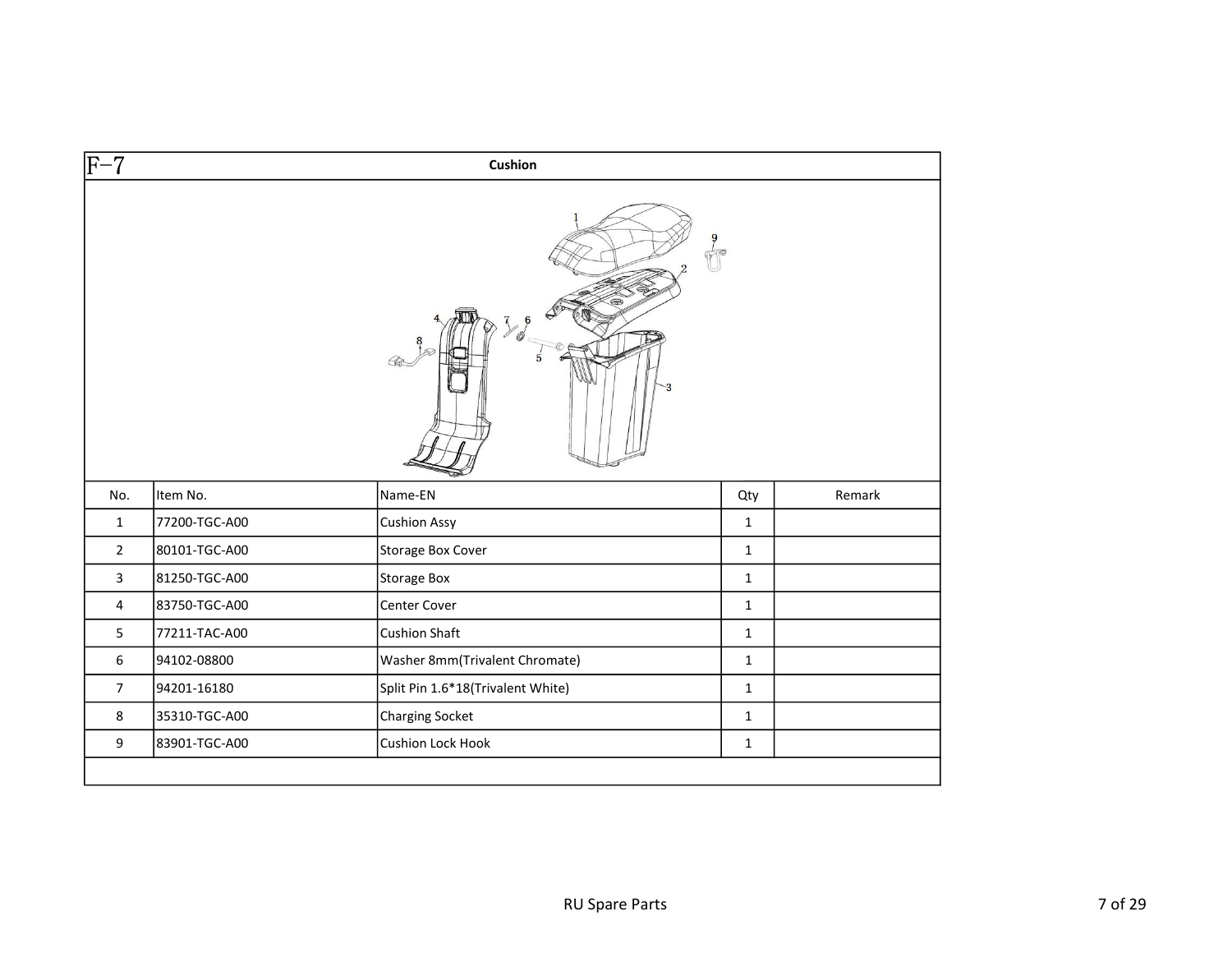| -8             |                       | <b>Body Cover</b>                       |                |              |
|----------------|-----------------------|-----------------------------------------|----------------|--------------|
|                |                       | $\rightarrow$ F-21                      |                |              |
| No.            | Item No.              | Name-EN                                 | Qty            | Remark       |
|                | 83600-TGC-A00-S-MW02N | Left Body Cover(Painting) White/MW02N   | $\mathbf{1}$   | White/MW02N  |
|                | 83600-TGC-A00-S-CB05M | Left Body Cover(Painting) Blue/CB05M    | $\mathbf{1}$   | Blue/CB05M   |
| 1              | 83600-TGC-A00-S-WR04N | Left Body Cover(Painting) Red/WR04N     | $\mathbf{1}$   | Red/WR04N    |
|                | 83600-TGC-A00-S-WA02N | Left Body Cover(Painting) Orange/WA02N  | $\mathbf{1}$   | Orange/WA02N |
|                | 83600-TGC-A00-S-CB04M | Left Body Cover(Painting) Grey/CB04M    | $\mathbf{1}$   | Grey/CB04M   |
|                | 83500-TGC-A00-S-MW02N | Right Body Cover(Painting) White/MW02N  | $\mathbf{1}$   | White/MW02N  |
|                | 83500-TGC-A00-S-CB05M | Right Body Cover(Painting) Blue/CB05M   | $\mathbf{1}$   | Blue/CB05M   |
| $\overline{2}$ | 83500-TGC-A00-S-WR04N | Right Body Cover(Painting) Red/WR04N    | $\mathbf{1}$   | Red/WR04N    |
|                | 83500-TGC-A00-S-WA02N | Right Body Cover(Painting) Orange/WA02N | 1              | Orange/WA02N |
|                | 83500-TGC-A00-S-CB04M | Right Body Cover(Painting) Grey/CB04M   | $\mathbf{1}$   | Grey/CB04M   |
| 3              | 83516-QSM-A00         | Logo                                    | $\overline{2}$ |              |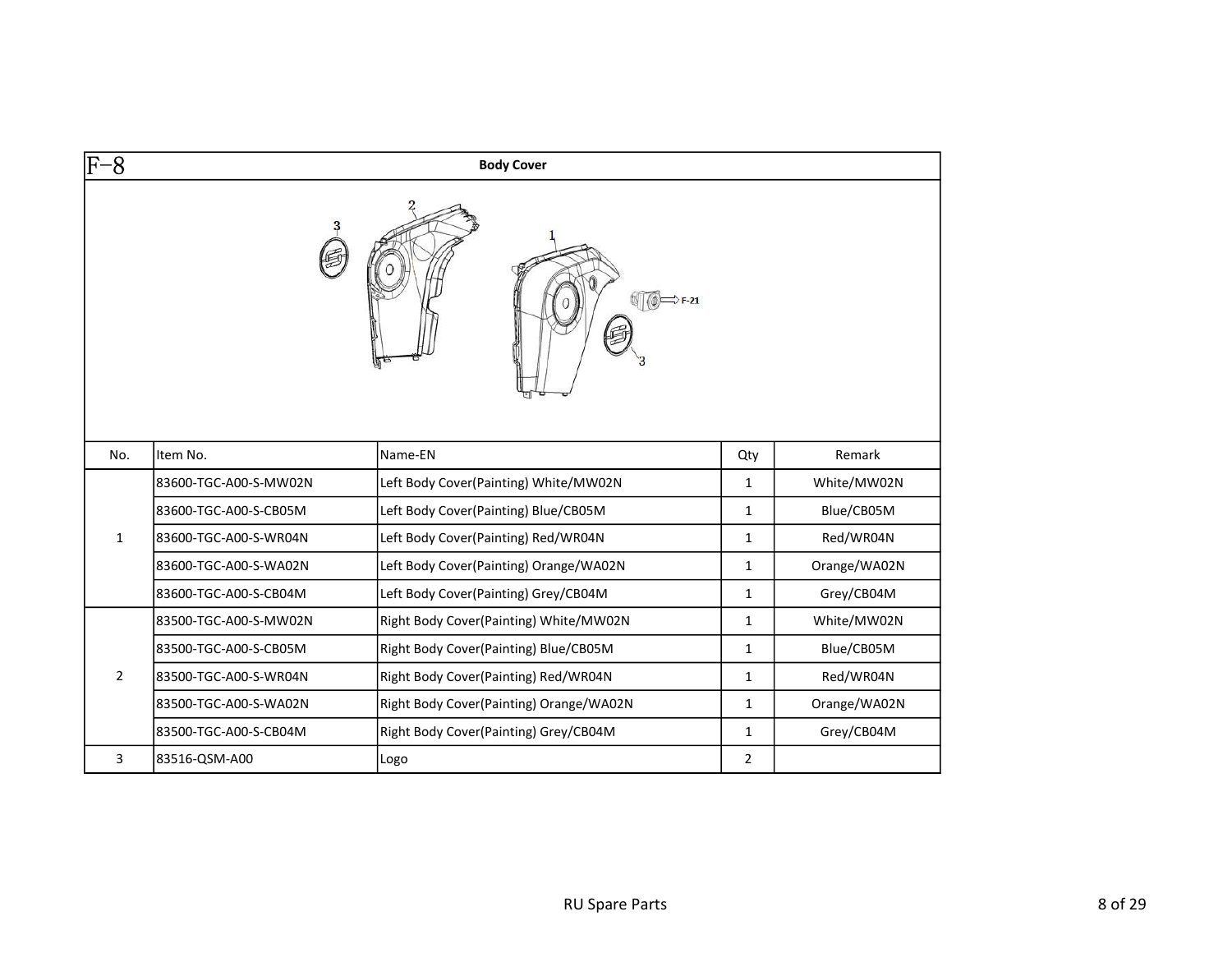| $\overline{F-9}$ |               | <b>Tail Light</b>                             |              |        |
|------------------|---------------|-----------------------------------------------|--------------|--------|
|                  |               | $\overline{c}$<br>$\mathbb{Z}$<br><b>LATE</b> |              |        |
| No.              | Item No.      | Name-EN                                       | Qty          | Remark |
| $\mathbf{1}$     | 33700-TGC-A00 | Tail Light                                    | $\mathbf 1$  |        |
| $\overline{2}$   | 83710-TGC-A00 | Tail Light Cover                              | $\mathbf{1}$ |        |
|                  |               |                                               |              |        |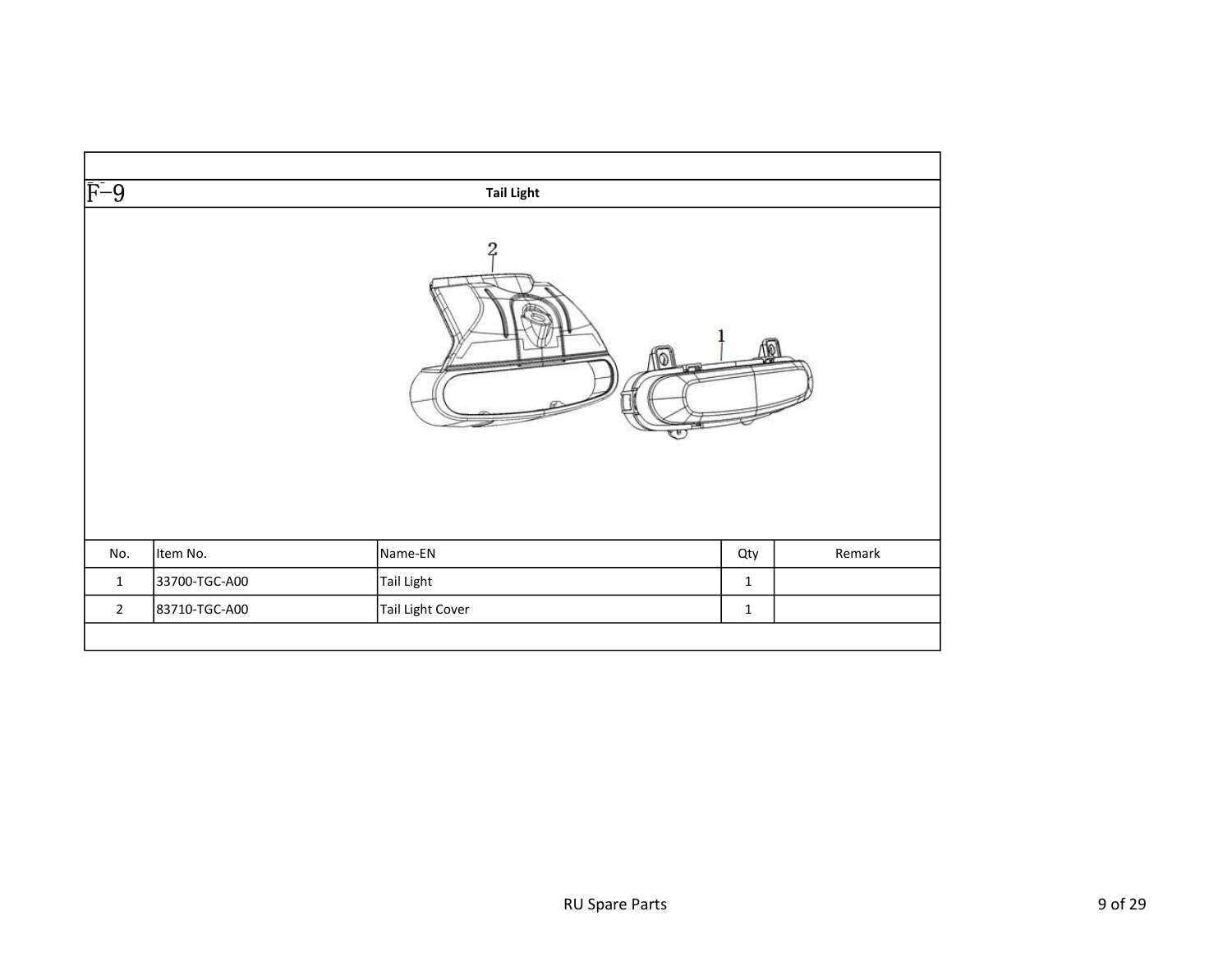| $\overline{F-10}$ |                  | Motor                                   |                   |        |
|-------------------|------------------|-----------------------------------------|-------------------|--------|
|                   |                  | 2<br>$\mathbf{r}$<br>ê<br>LE LIVER<br>g | <b>CONTRACTOR</b> |        |
| No.               | Item No.         | Name-EN                                 | Qty               | Remark |
| $\mathbf 1$       | 42800-TGC-A00    | Rear Wheel Motor Assy(400W)             | $\mathbf 1$       |        |
| $\overline{2}$    | 42701-TAC-A31-M1 | Tire                                    | $\mathbf 1$       |        |
| $\mathbf{3}$      | 42702-TAC-A00    | Valve                                   | $\mathbf 1$       |        |
|                   |                  |                                         |                   |        |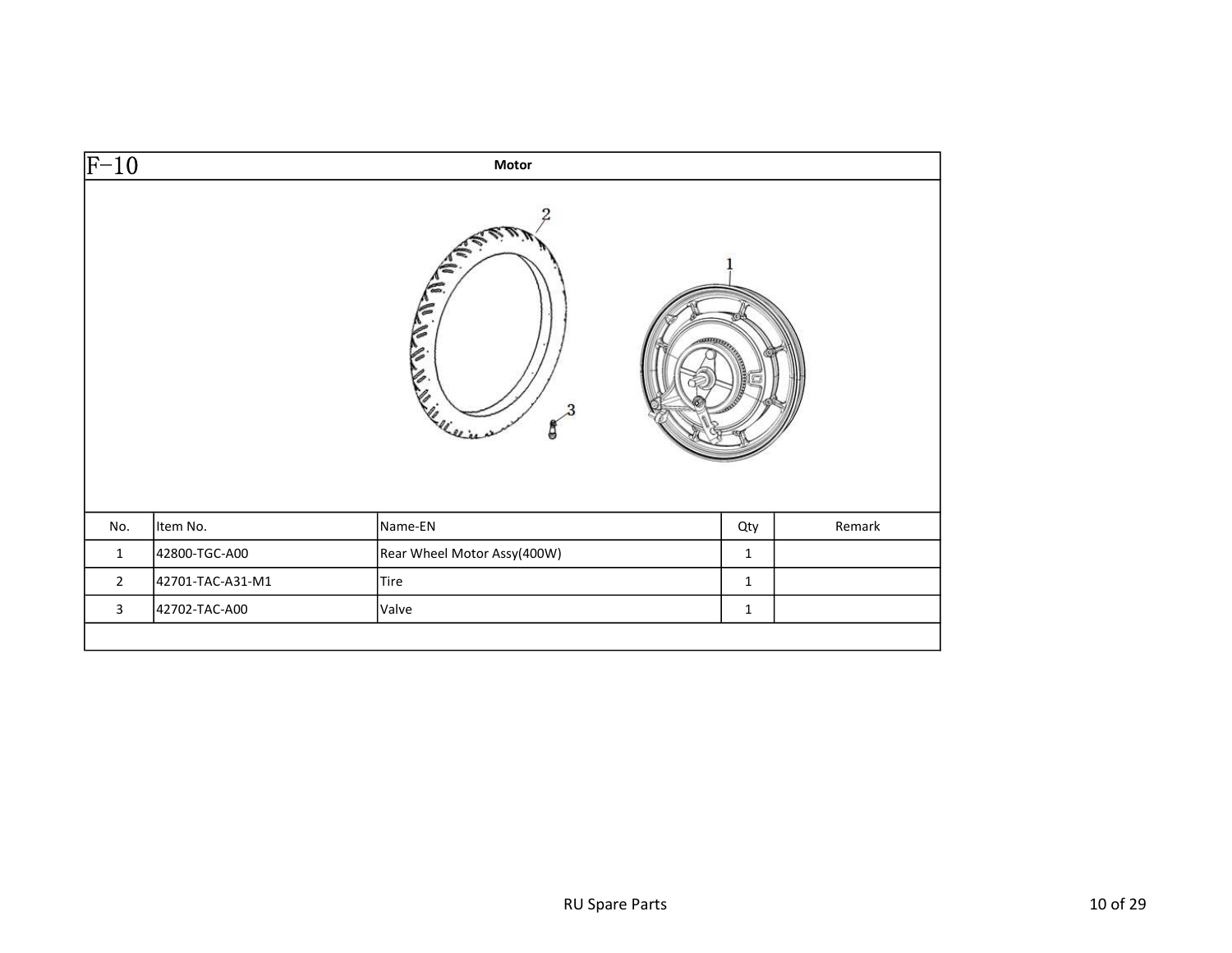| $\overline{F-11}$       |               | <b>Rear Fender</b>            |              |        |
|-------------------------|---------------|-------------------------------|--------------|--------|
|                         |               | 2                             |              |        |
|                         |               |                               |              |        |
| No.                     | Item No.      | Name-EN                       | Qty          | Remark |
| $\mathbf{1}$            | 80105-TGE-A00 | Rear Fender                   | $\mathbf{1}$ |        |
| $\overline{2}$          | 50622-TGC-A00 | Rear Bottom Cover             | $\mathbf{1}$ |        |
| $\overline{\mathbf{3}}$ | 80109-TGC-A10 | Rear Reflex Reflector Bracket | $\mathbf{1}$ |        |
| $\overline{4}$          | 80200-TAC-A00 | <b>Rear Plate</b>             | $\mathbf{1}$ |        |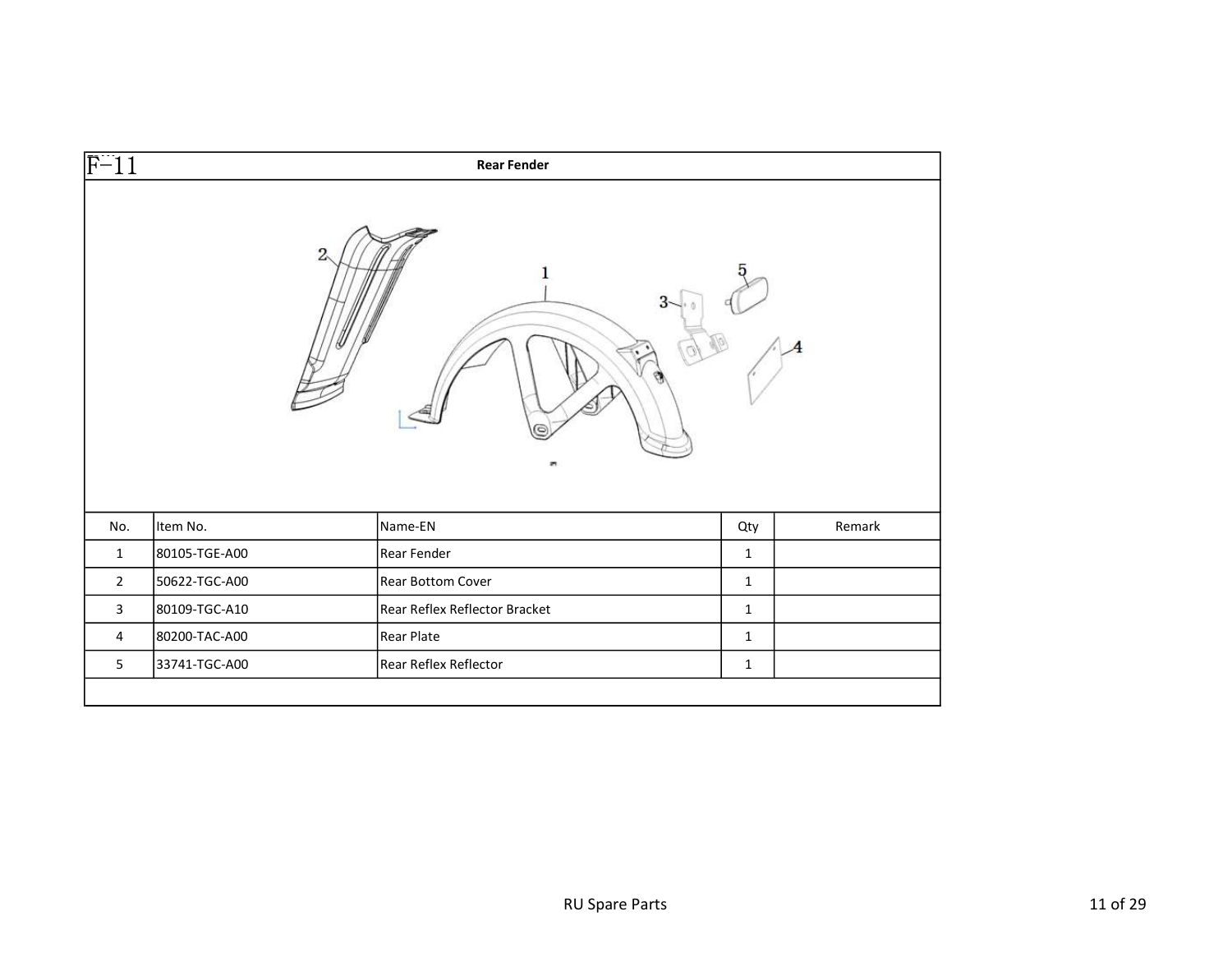| $\overline{F-12}$ |               | Frame                    |              |        |
|-------------------|---------------|--------------------------|--------------|--------|
|                   |               | 赶                        |              |        |
| No.               | Item No.      | Name-EN                  | Qty          | Remark |
| $\mathbf{1}$      | 50100-TGC-A20 | Frame Assy               | $\mathbf{1}$ |        |
| $\overline{2}$    | 50400-TGC-A00 | Rear Shelf               | $\mathbf{1}$ |        |
| $\mathbf{3}$      | 77240-TGC-A00 | <b>Cushion Lock Rope</b> | $\mathbf{1}$ |        |
| $\overline{4}$    | 77232-TAC-A10 | <b>Cushion Lock</b>      | $\mathbf 1$  |        |
|                   |               |                          |              |        |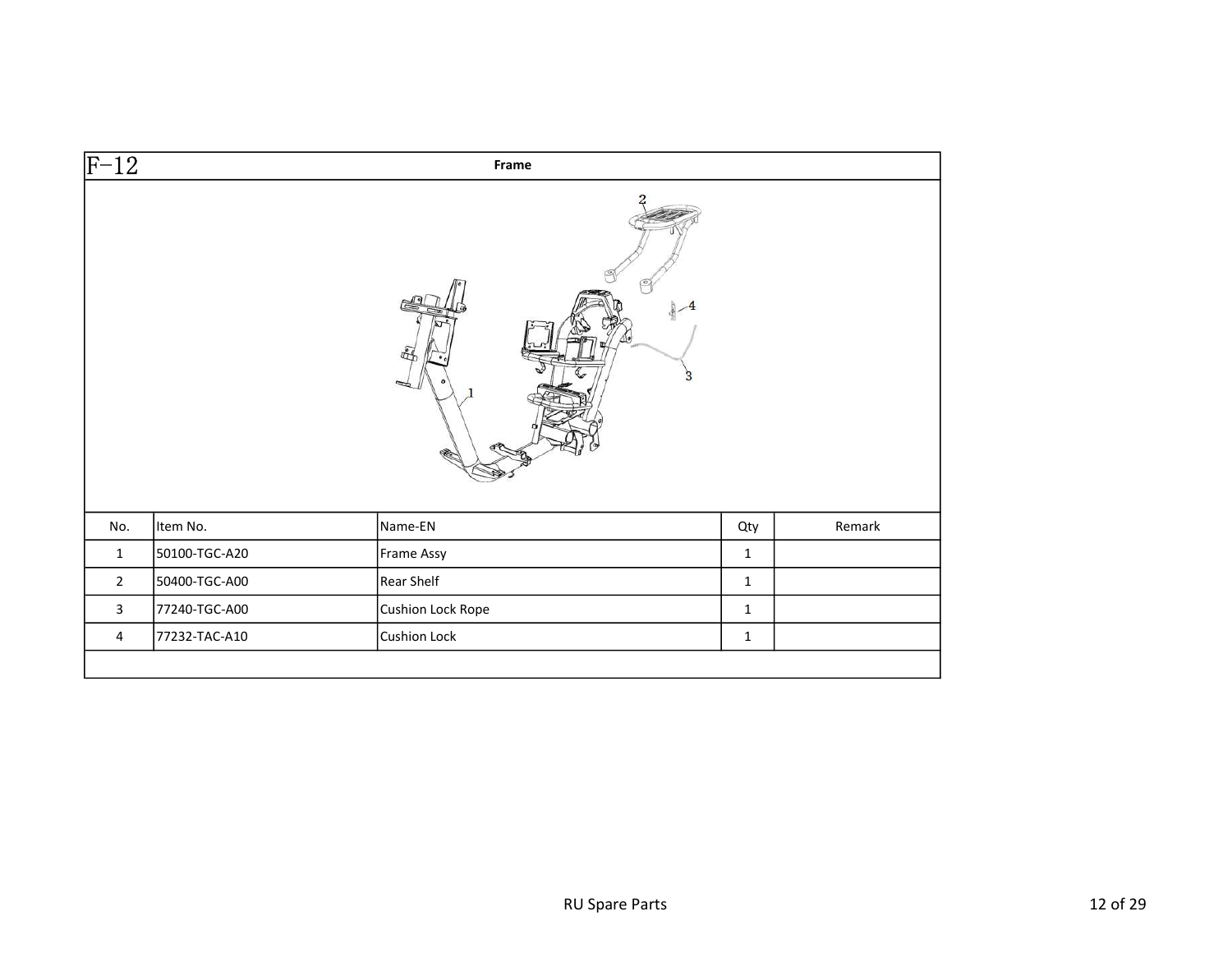| $\overline{F-13}$ |               | <b>Padel Center Shaft</b> |              |        |
|-------------------|---------------|---------------------------|--------------|--------|
|                   |               | 4                         | 10           |        |
| No.               | Item No.      | Name-EN                   | Qty          | Remark |
| $\mathbf{1}$      | 50300-TGC-A00 | Padel Center Shaft        | $\mathbf{1}$ |        |
| $\overline{2}$    | 50301-QSM-A00 | Center Shaft Five Pieces  | $\mathbf{1}$ |        |
| $\mathbf{3}$      | 50305-TGC-A00 | Front Flywheel(32 Teeth)  | $\mathbf{1}$ |        |
| $\overline{4}$    | 40530-TGC-A00 | Chain(081*100)            | $\mathbf{1}$ |        |
| 5                 | 50701-TGC-A00 | <b>Right Pedal Crank</b>  | $\mathbf{1}$ |        |
| 6                 | 50702-TGC-A00 | Right Front Pedal(Short)  | $\mathbf{1}$ |        |
| $\overline{7}$    | 50751-TGC-A00 | Left Pedal Crank          | $\mathbf{1}$ |        |
| 8                 | 50703-TGC-A00 | Left Front Pedal(Short)   | $\mathbf{1}$ |        |
| 9                 | 31700-TGC-A50 | <b>Booster Sensor</b>     | $\mathbf{1}$ |        |
| 10                | 41200-TGC-A00 | Rear Flywheel(16 Teeth)   | $\mathbf{1}$ |        |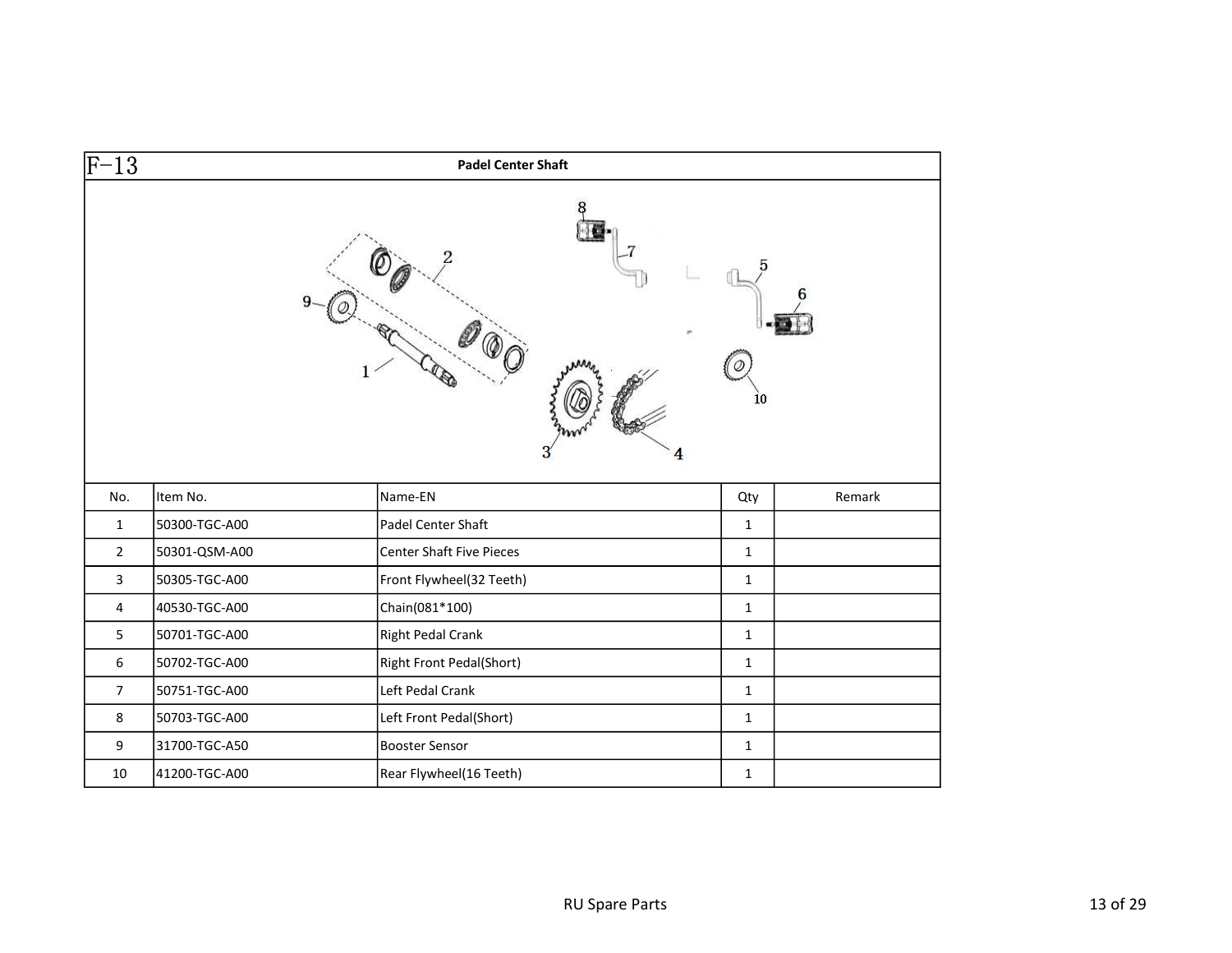| $\rm{F-14}$    |                       | <b>Front Shock Absorber</b>           |                |              |
|----------------|-----------------------|---------------------------------------|----------------|--------------|
|                |                       | 3<br>0<br>a<br>90<br>9                |                |              |
| No.            | Item No.              | Name-EN                               | Qty            | Remark       |
|                | 61100-TGC-A00-S-MW02N | Front Fender(Painting) White/MW02N    | $\mathbf{1}$   | White/MW02N  |
|                | 61100-TGC-A00-S-CB05M | Front Fender(Painting) Blue/CB05M     | $\mathbf{1}$   | Blue/CB05M   |
| $\mathbf{1}$   | 61100-TGC-A00-S-WR04N | Front Fender(Painting) Red/WR04N      | $\mathbf{1}$   | Red/WR04N    |
|                | 61100-TGC-A00-S-WA02N | Front Fender(Painting) Orange/WA02N   | $\mathbf{1}$   | Orange/WA02N |
|                | 61100-TGC-A00-S-CB04M | Front Fender(Painting) Grey/CB04M     | $\mathbf{1}$   | Grey/CB04M   |
| $\overline{2}$ | 51500-TGC-A00-MG01M   | Left Front Shock Absorber Grey/MG01M  | $\mathbf{1}$   | Grey/MG01M   |
| 3              | 51400-TGC-A00-MG01M   | Right Front Shock Absorber Grey/MG01M | $\mathbf{1}$   | Grey/MG01M   |
| 4              | 33742-TGC-A000        | Side Reflex Reflector                 | $\overline{2}$ |              |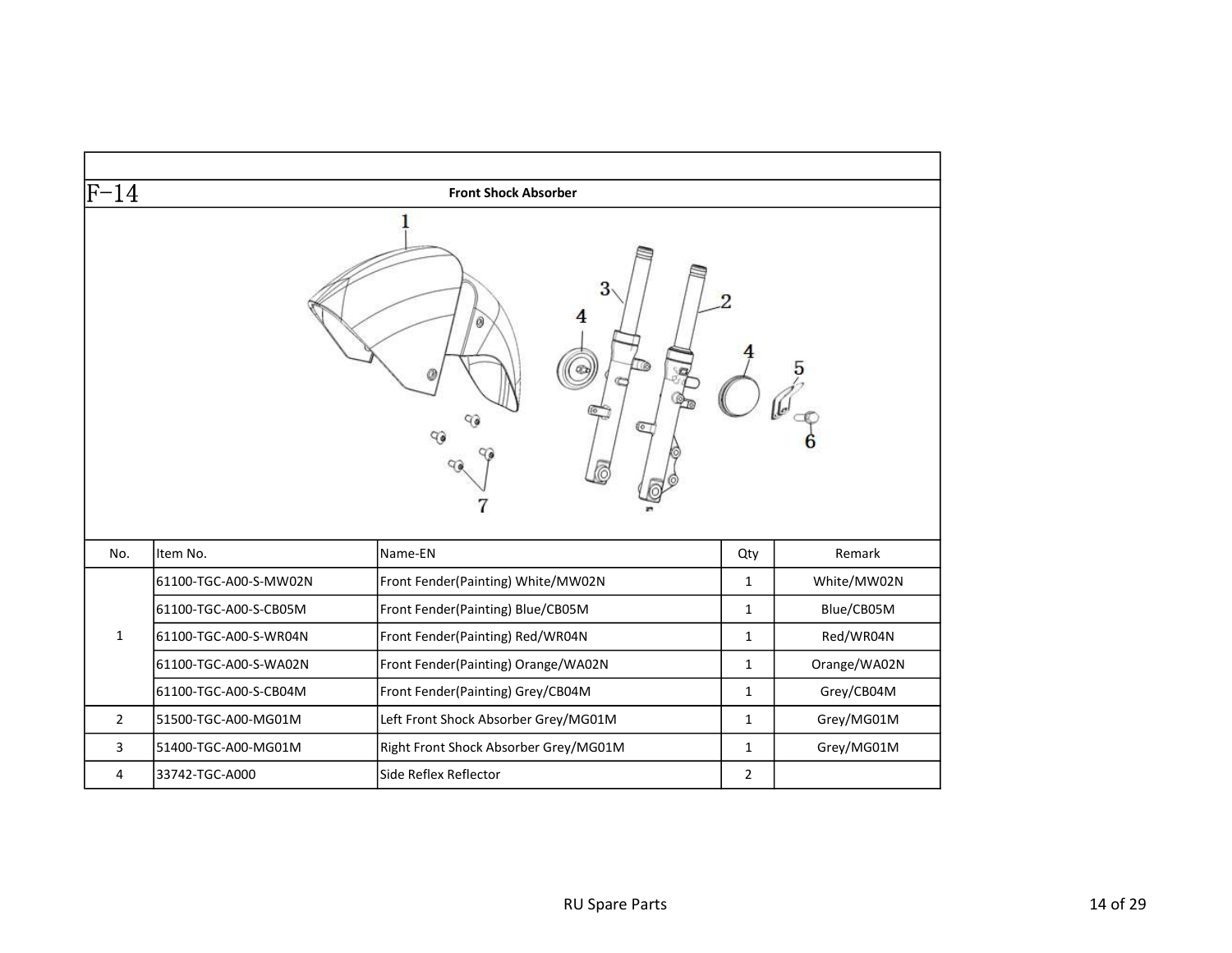| 153204-TAC-A00  | Shock Absorber Brake Oil Pipe Clip |   |  |
|-----------------|------------------------------------|---|--|
| 195701-06012-07 | Flange Bolt 6*12(Black)            |   |  |
| 95101-QSM-A00   | Hexagon Socket Head Screw M6       | 4 |  |
|                 |                                    |   |  |
|                 |                                    |   |  |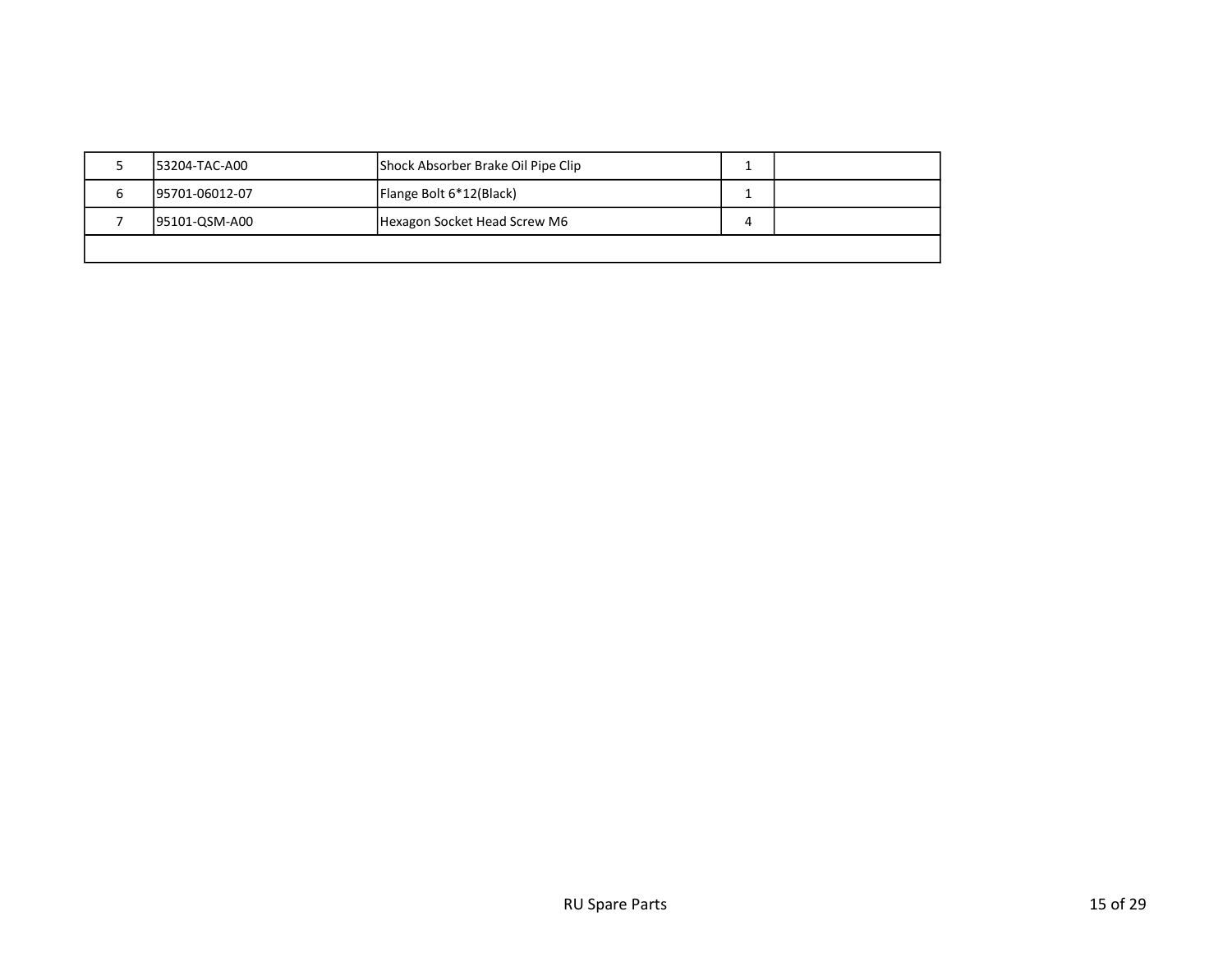| $F-15$         |               | <b>Steering Stem</b>           |                |        |
|----------------|---------------|--------------------------------|----------------|--------|
|                |               |                                |                |        |
|                |               |                                |                |        |
| No.            | Item No.      | Name-EN                        | Qty            | Remark |
| $\mathbf{1}$   | 53200-TGC-A00 | <b>Steering Stem Assy</b>      | $\mathbf{1}$   |        |
| $\overline{2}$ | 53209-TGC-A00 | Lower Connecting Plate Trim    | $\mathbf{1}$   |        |
| $\mathbf{3}$   | 50306-TAC-A00 | <b>Steering Stem Lock Nut</b>  | $\mathbf{1}$   |        |
| $\overline{4}$ | 53211-TAC-A00 | Steering Stem Upper bowl       | $\mathbf{1}$   |        |
| 5              | 53210-TAC-A00 | Bearing Retainer 5/32*23       | $\overline{2}$ |        |
| 6              | 50309-TAC-A00 | Steering Stem Upper Steel Bowl | $\mathbf{1}$   |        |
| $\overline{7}$ | 50308-TAC-A00 | Steering Stem Lower Steel Bowl | $\mathbf{1}$   |        |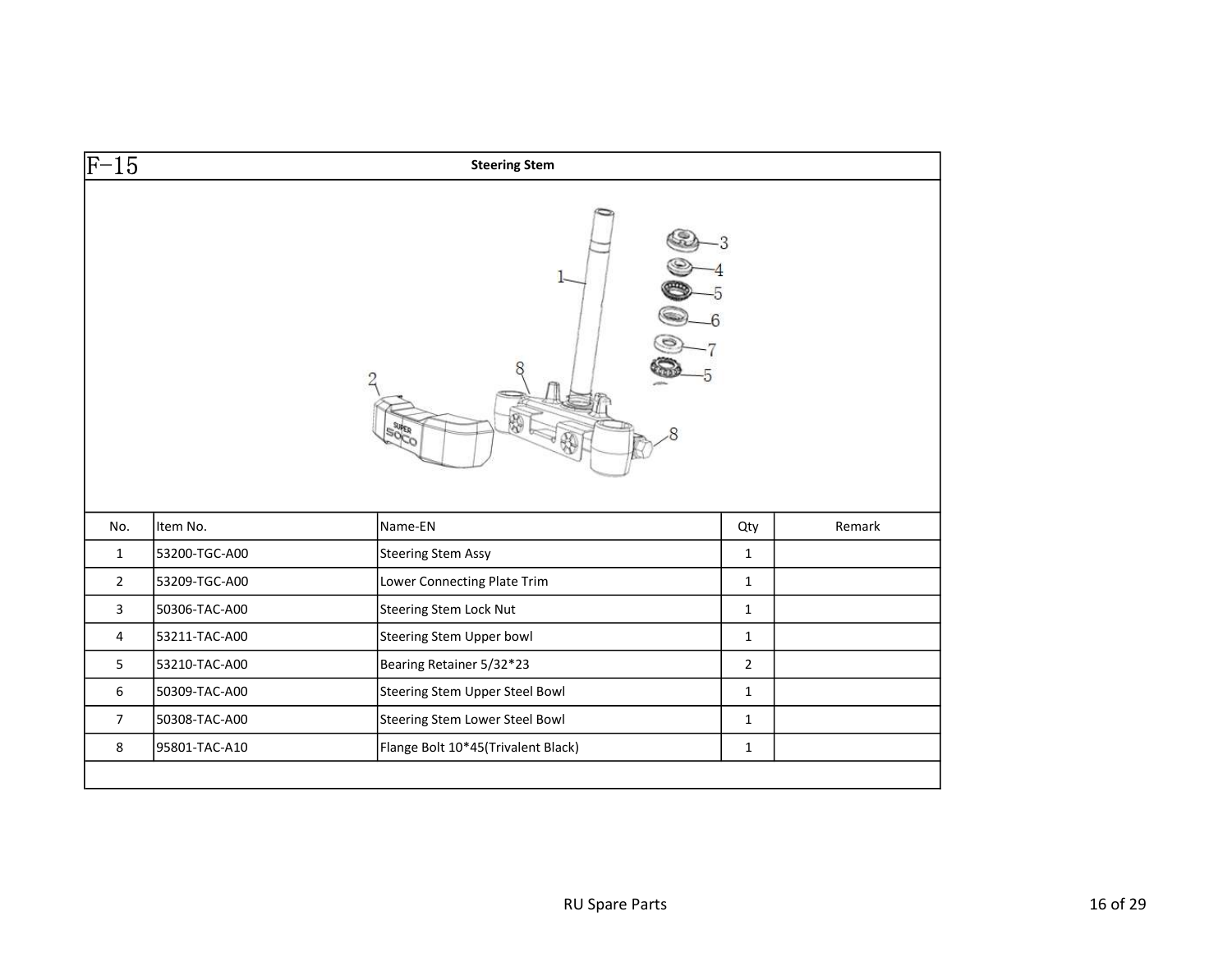| $ F-16\rangle$ |                  | <b>Front Wheel</b>                  |                |        |
|----------------|------------------|-------------------------------------|----------------|--------|
|                | 3                | $\overline{c}$<br>ره ۱۵<br>$\Omega$ |                |        |
| No.            | Item No.         | Name-EN                             | Qty            | Remark |
| $\mathbf{1}$   | 44800-TGC-A00    | Front Wheel Assy                    | $\mathbf{1}$   |        |
| $\overline{2}$ | 42701-TAC-A31-M1 | Tire                                | $\mathbf{1}$   |        |
| $\overline{3}$ | 41300-TAC-A01-M1 | Rear Brake Disc                     | $\mathbf{1}$   |        |
| $\overline{4}$ | 44301-TGC-A00    | Front Wheel Axle                    | $\mathbf{1}$   |        |
| 5              | 44311-TGC-A00    | Front Wheel Side Axle Sleeve        | $\overline{2}$ |        |
| 6              | 44702-TAC-A00    | Valve                               | $\mathbf{1}$   |        |
| $\overline{7}$ | 94050-10070      | Flange Nut M10(Black)               | $\mathbf{1}$   |        |
| 8              | 90105-QSM-A00    | Brake Disc Mounting Screw 8*25      | $\mathbf{3}$   |        |
|                |                  |                                     |                |        |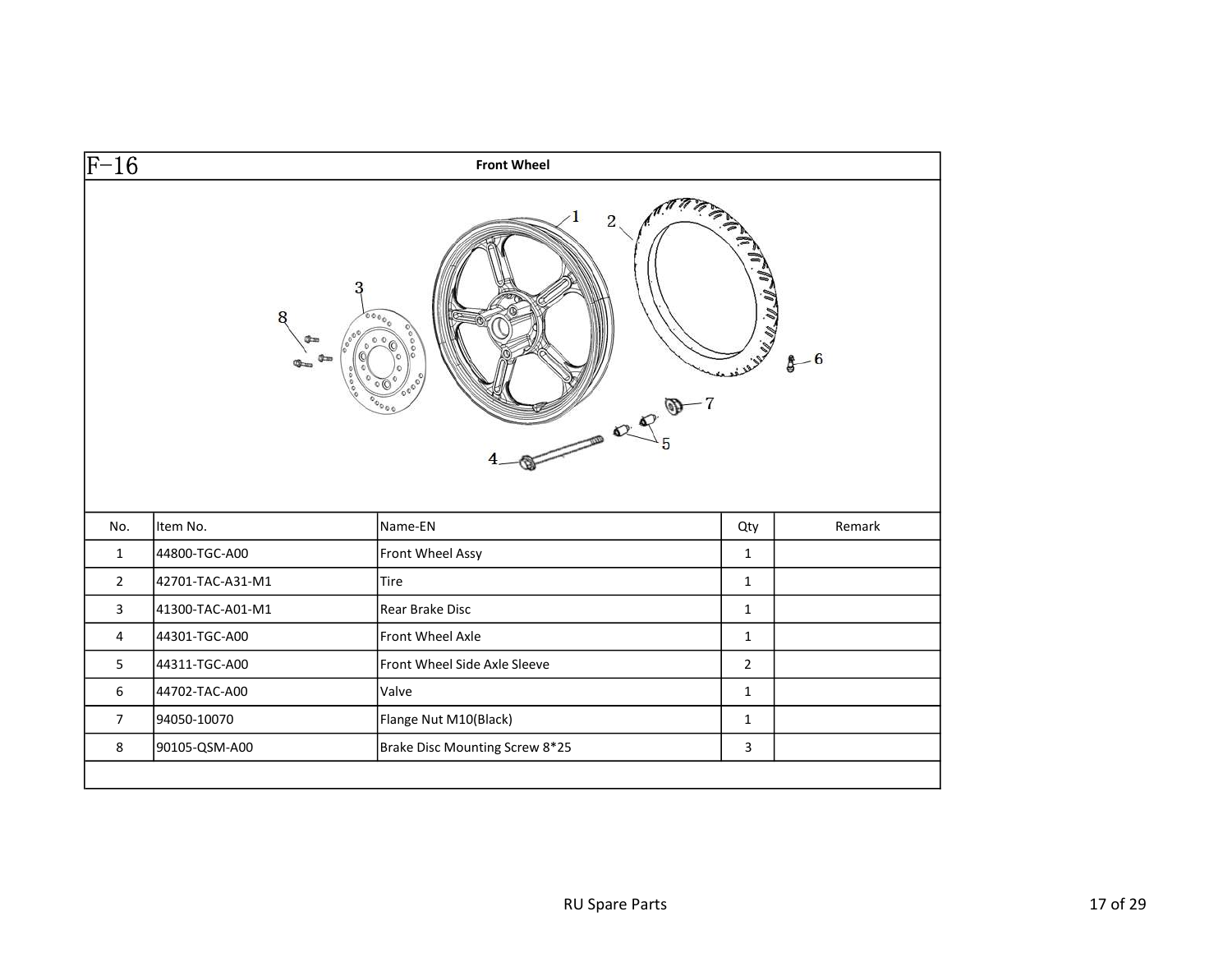| $\overline{F-17}$       |               | <b>Main Stand</b>               |              |        |
|-------------------------|---------------|---------------------------------|--------------|--------|
|                         |               | 2                               |              |        |
|                         |               | <b>SAMARING</b><br>ЩI           |              |        |
|                         |               |                                 |              |        |
| No.                     | Item No.      | Name-EN                         | Qty          | Remark |
| $\mathbf{1}$            | 50540-TGC-A00 | Main Stand                      | $\mathbf 1$  |        |
| $\overline{2}$          | 50550-TGC-A00 | Main Stand Axis                 | $\mathbf 1$  |        |
| $\overline{\mathbf{3}}$ | 95014-TGC-A00 | Main Stand Spring               | $\mathbf 1$  |        |
| $\overline{4}$          | 94102-10800   | Washer Ø10(Balck)               | $\mathbf 1$  |        |
| 5                       | 94201-30250   | Split Pin 3*25(Trivalent White) | $\mathbf{1}$ |        |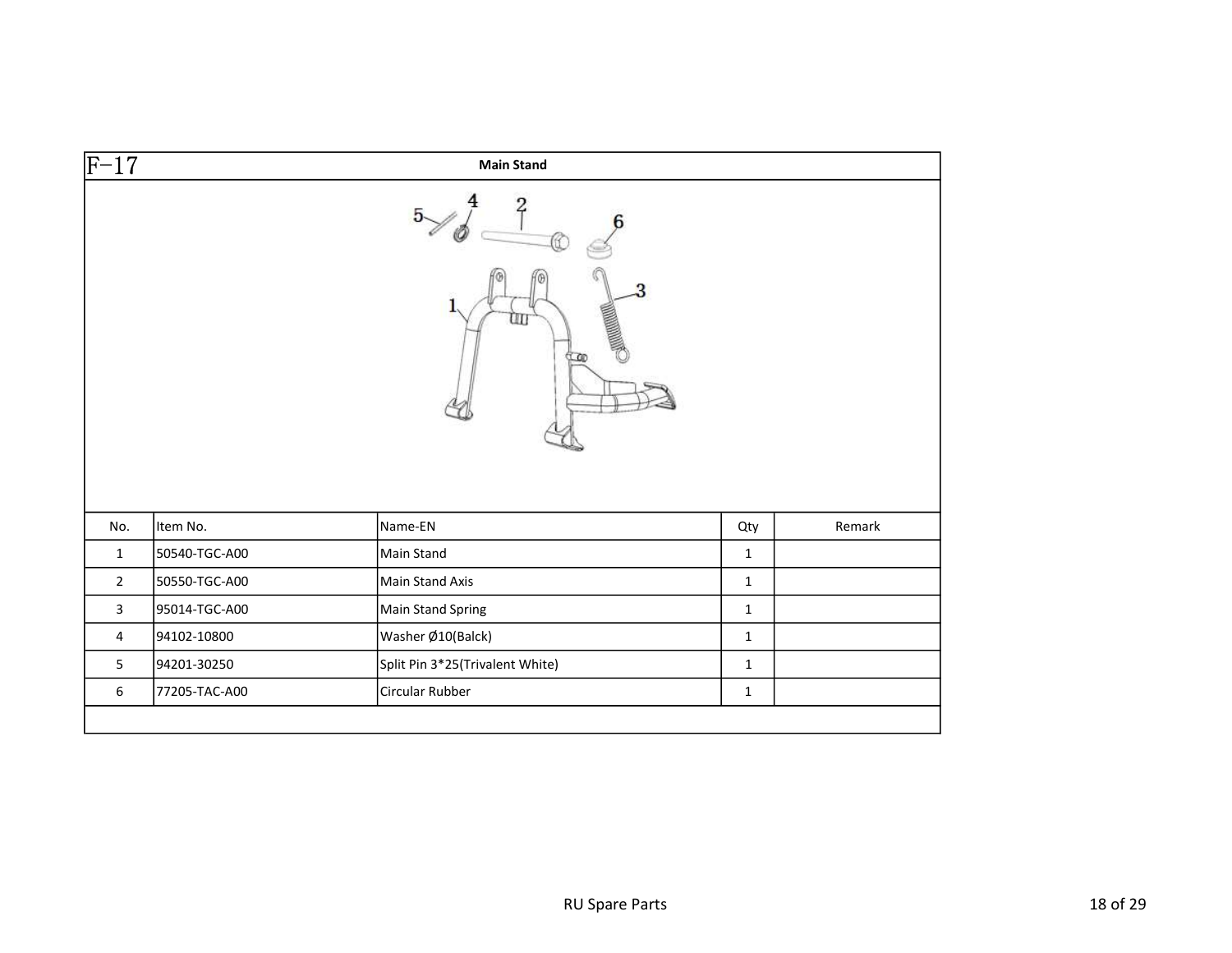| $\overline{F-18}$ |                | <b>Front Brake</b>           |              |        |
|-------------------|----------------|------------------------------|--------------|--------|
|                   |                |                              |              |        |
|                   |                |                              |              |        |
| No.               | Item No.       | Name-EN                      | Qty          | Remark |
| $\mathbf{1}$      | 45000-TGC-A00  | Front Brake Assy             | $\mathbf{1}$ |        |
| $\overline{2}$    | 35340-TGF-A00  | Front Brake Light Switch     | $\mathbf{1}$ |        |
| 3                 | 45310-TGF-A00  | Front Brake Disc(Set)        | $\mathbf{1}$ |        |
| $\overline{4}$    | 95701-08025-08 | Flange Bolt 8*25(Color Zinc) | $\mathbf{1}$ |        |
| 5                 | 45108-TGF-A00  | Front Brake Return Spring    | $\mathbf{1}$ |        |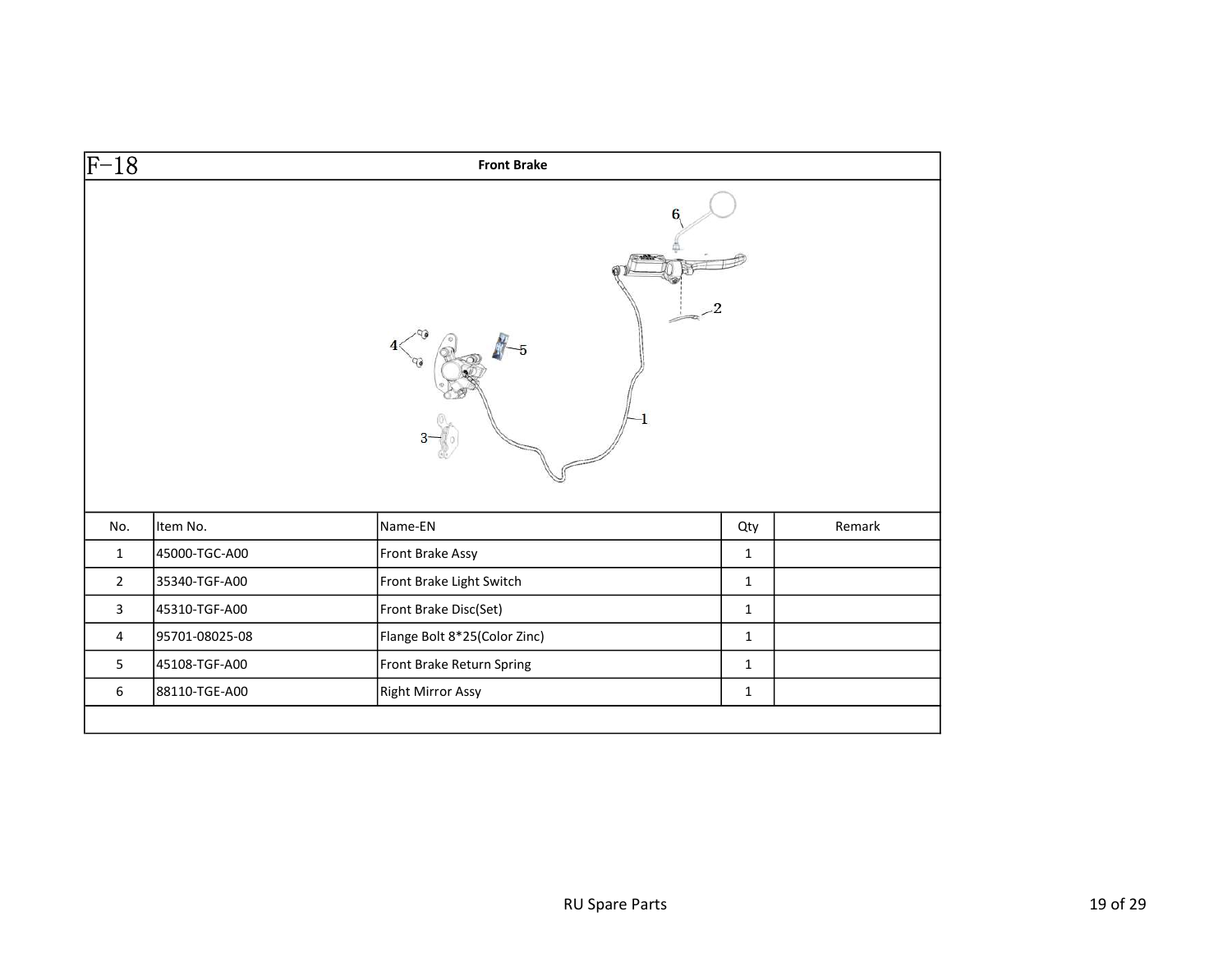| $\overline{F-19}$ |               | <b>Rear Brake</b>    |              |        |
|-------------------|---------------|----------------------|--------------|--------|
|                   |               |                      |              |        |
|                   |               |                      | $^{2}$       |        |
|                   |               |                      |              |        |
| No.               | Item No.      | Name-EN              | Qty          | Remark |
| $\mathbf{1}$      | 53176-TGC-A00 | Rear Brake Handle    | $\mathbf 1$  |        |
| $\overline{2}$    | 43450-TGC-A00 | Rear Brake Rope Assy | $\mathbf 1$  |        |
| $\mathbf{3}$      | 43000-TGC-A00 | Rear Brake Drum Assy | $\mathbf{1}$ |        |
| $\overline{4}$    | 06430-TGC-A00 | Brake Block(Pair)    | $\mathbf{1}$ |        |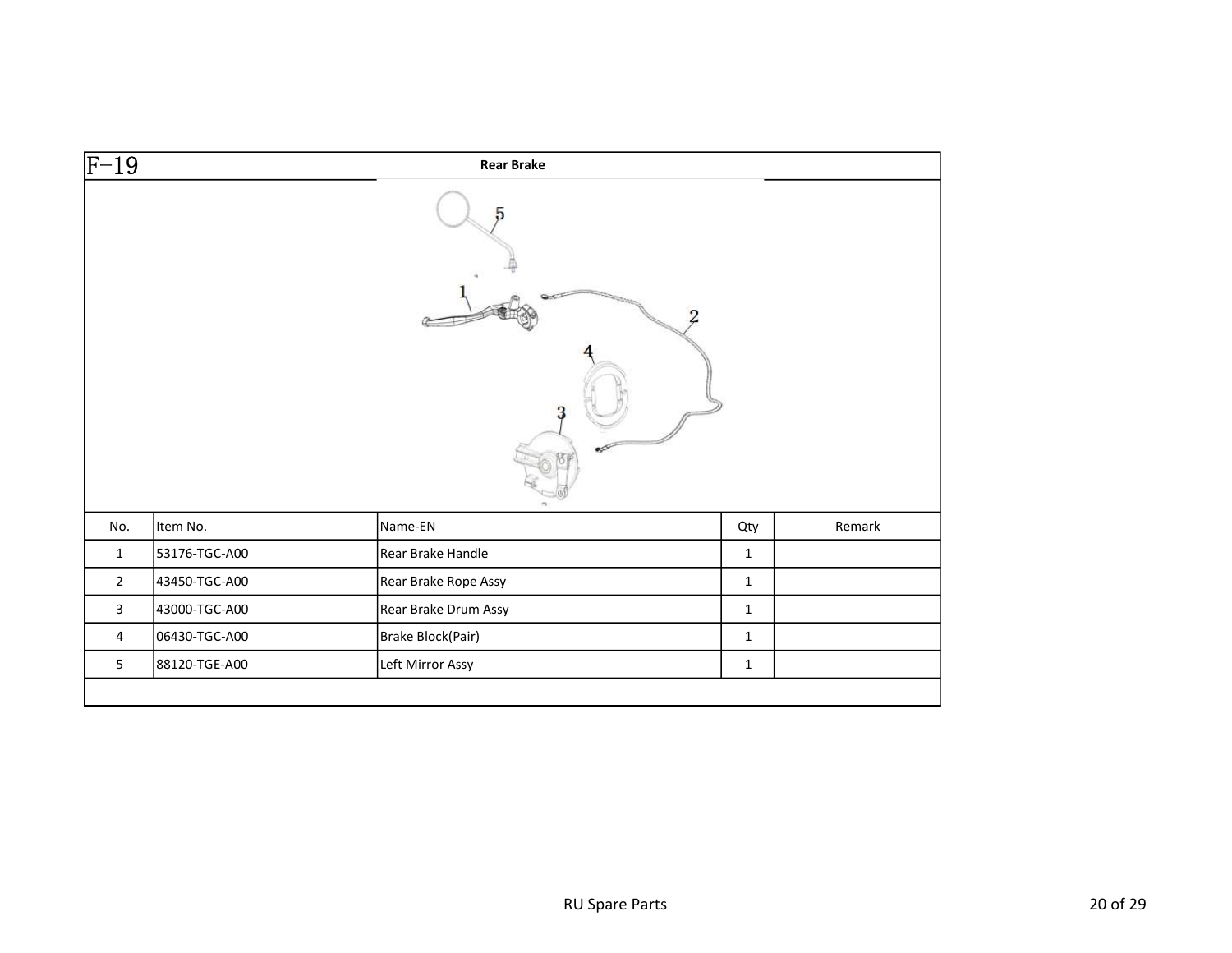| $F-20$         |               | <b>Rear Swingarm</b>                  |                |        |
|----------------|---------------|---------------------------------------|----------------|--------|
|                |               | 5<br>$\sim$                           | <b>CO</b>      |        |
|                |               |                                       |                |        |
| No.            | Item No.      | Name-EN                               | Qty            | Remark |
| $\mathbf{1}$   | 52100-TGE-A00 | Rear Swingarm Assy                    | $\mathbf{1}$   |        |
| $\overline{2}$ | 52400-TGC-A00 | Rear Shock Absorber                   | $\overline{2}$ |        |
| $\mathbf{3}$   | 52170-TGC-A00 | Anti Friction Plate                   | $\mathbf{1}$   |        |
| $\overline{4}$ | 52101-TGC-A00 | Rear Swingram Axis                    | $\mathbf{1}$   |        |
| 5              | 94050-10070   | Flange Nut M10(Black)                 | $\mathbf{1}$   |        |
| $\sqrt{6}$     | 95801-TAC-A00 | Flange Bolt 10*45(Trivalent Chromate) | $\overline{4}$ |        |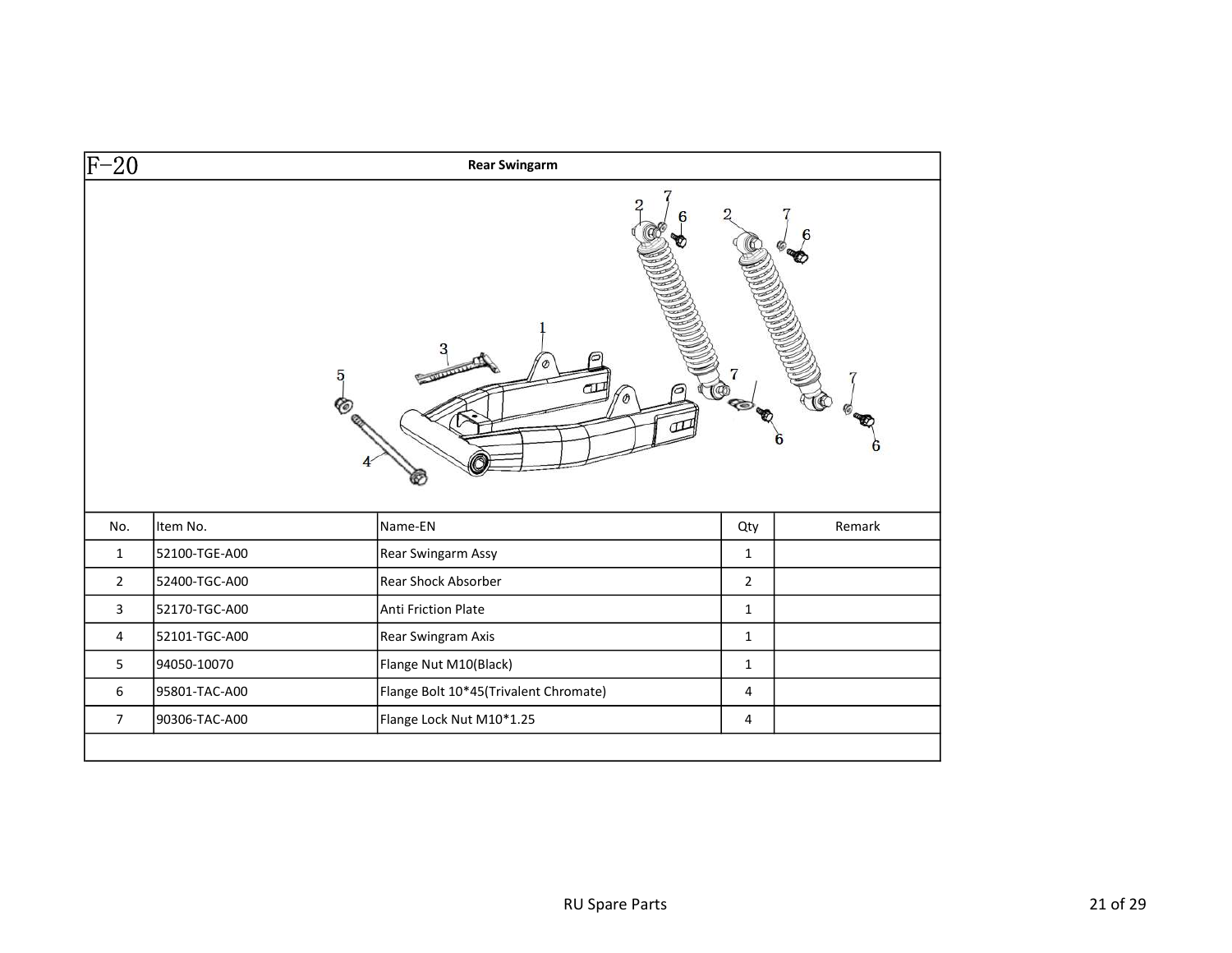| $\overline{F-21}$ |               | Lock                 |             |        |
|-------------------|---------------|----------------------|-------------|--------|
|                   |               | $\frac{3}{2}$        |             |        |
| No.               | Item No.      | Name-EN              | Qty         | Remark |
| $\mathbf 1$       | 77232-TAC-A10 | Cushion Lock         | $\mathbf 1$ |        |
| $\overline{2}$    | 77236-QSM-A00 | Lock Washer          | $\mathbf 1$ |        |
| $\mathbf{3}$      | 75582-QSM-A00 | Lock Mounting Spring | $\mathbf 1$ |        |
|                   |               |                      |             |        |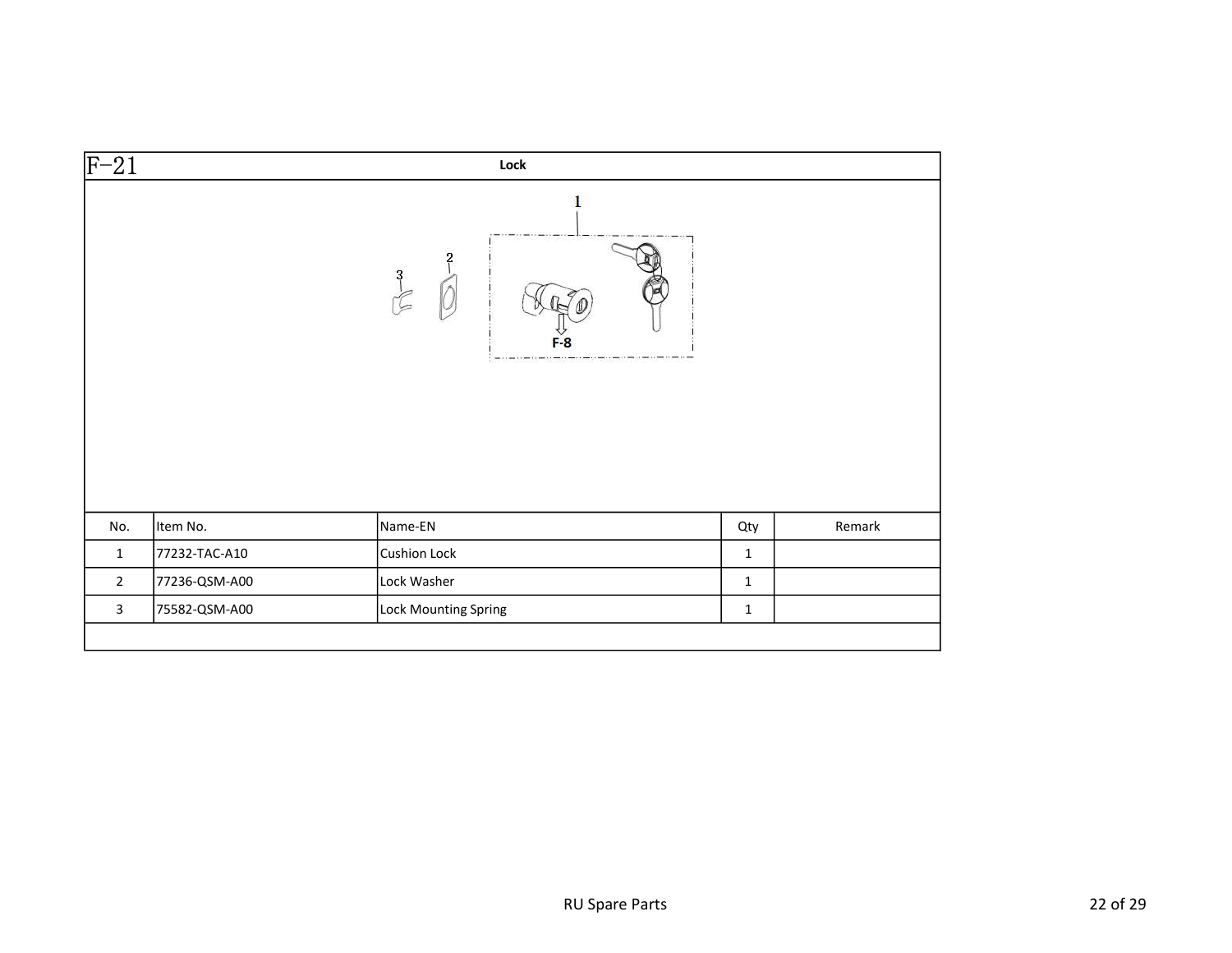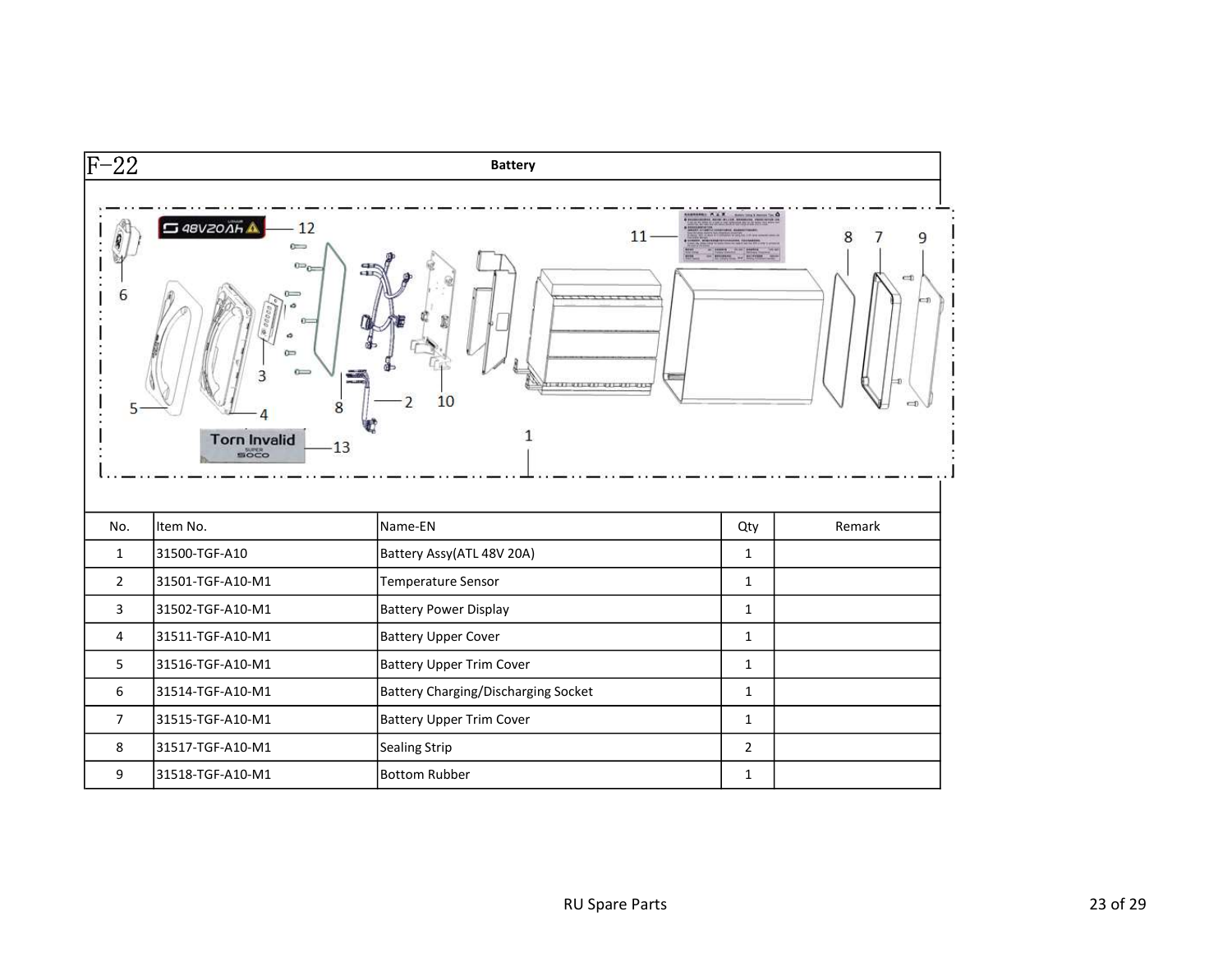| 10 | 131530-TGF-A10-M1 | <b>Battery BMS</b>                 |  |
|----|-------------------|------------------------------------|--|
| 11 | 131500-TGC-A10-S1 | <b>Battery Maintenance Label</b>   |  |
| 12 | 31500-TGC-A10-S2  | <b>Battery Specification Label</b> |  |
| 13 | 31500-QSM-F00-S2  | Fragile Stickers                   |  |
|    |                   |                                    |  |
|    |                   |                                    |  |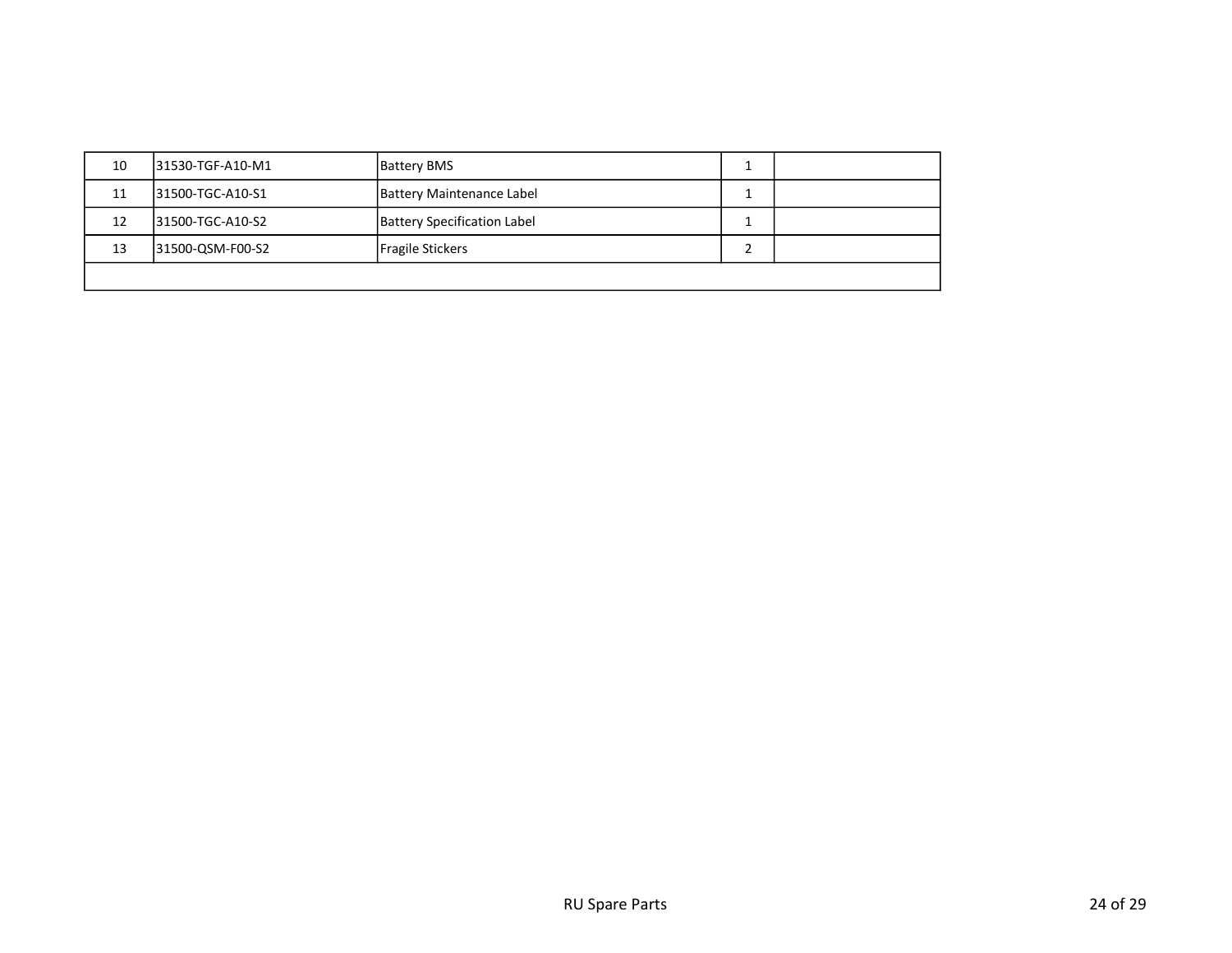| $\overline{F-23}$ |                    | <b>Electric Parts</b>       |              |        |
|-------------------|--------------------|-----------------------------|--------------|--------|
|                   |                    |                             | 6            |        |
|                   |                    |                             |              |        |
| No.               | Item No.           | Name-EN                     | Qty          | Remark |
| $\mathbf{1}$      | 32100-TGC-A00      | Main Harness                | $\mathbf{1}$ |        |
| $2^{\circ}$       | 32300-TGC-A00      | DC-DC                       | $\mathbf{1}$ |        |
| $\mathbf{3}$      | 35020-TGC-A00-K    | Alarm(Remote Control*2)     | $\mathbf{1}$ |        |
| $\overline{4}$    | 38110-TGC-A00      | Horn                        | $\mathbf{1}$ |        |
| 5                 | 30200-QSM-A51-NULL | Ecu Assy(Without 3G Module) | $\mathbf{1}$ |        |
| 6                 | 30100-TGC-A00-R21  | Controller                  | $\mathbf{1}$ |        |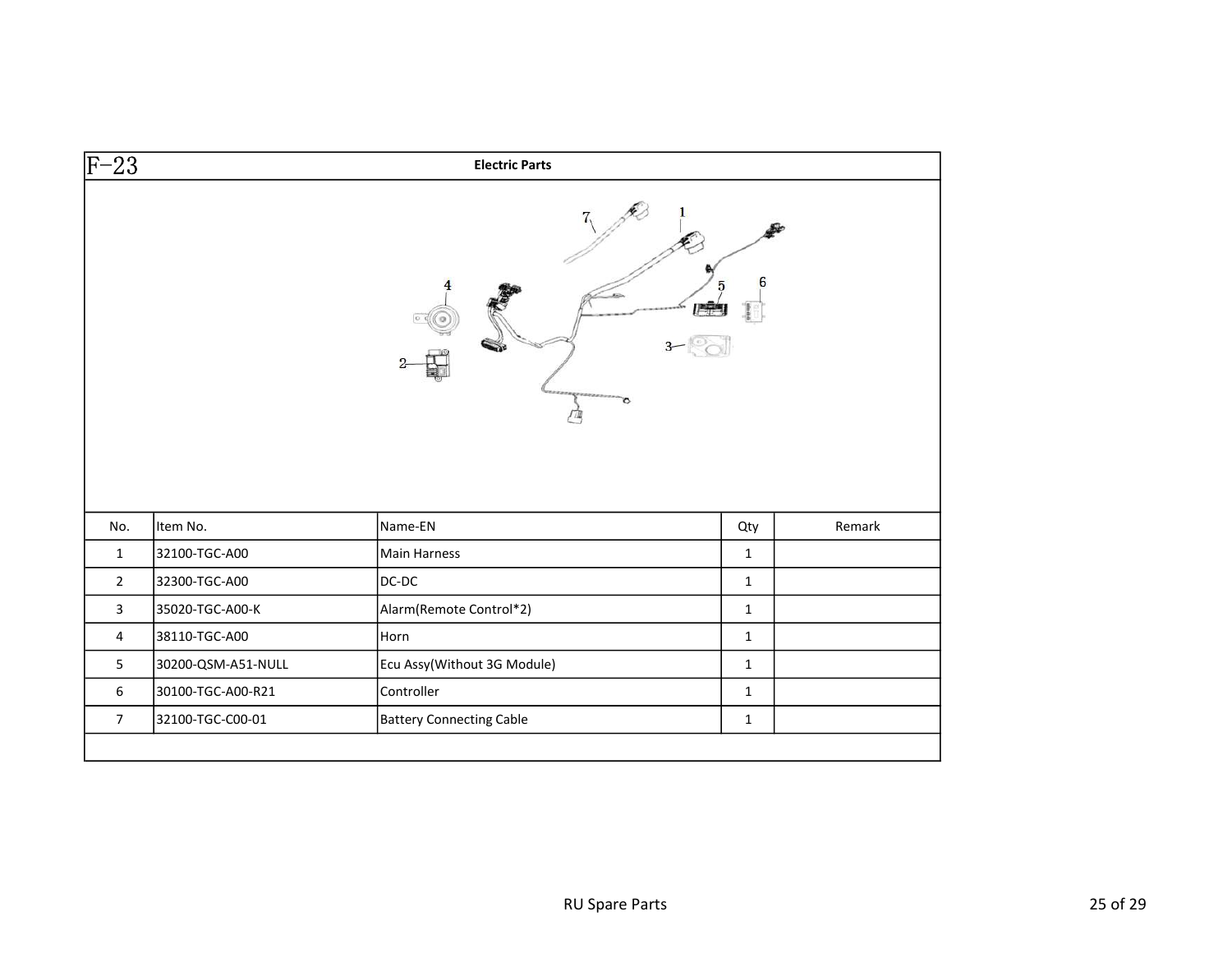| F-24-1         |                        | Sticker Blue/White                      |              |                |
|----------------|------------------------|-----------------------------------------|--------------|----------------|
|                |                        | 2;3<br>$\Box$                           |              |                |
|                |                        |                                         |              |                |
| No.            | Item No.               | Name-EN                                 | Qty          | Remark         |
| $\mathbf{1}$   | 64300-TGC-A00-S1-ST002 | Front Cover Sticker Grey/ST002          | $\mathbf{1}$ | Grey/ST002     |
| $\overline{2}$ | 83500-TGC-A10-S1-ST014 | Right Body Cover Sticker Red/Grey/ST014 | $\mathbf{1}$ | Red/Grey/ST014 |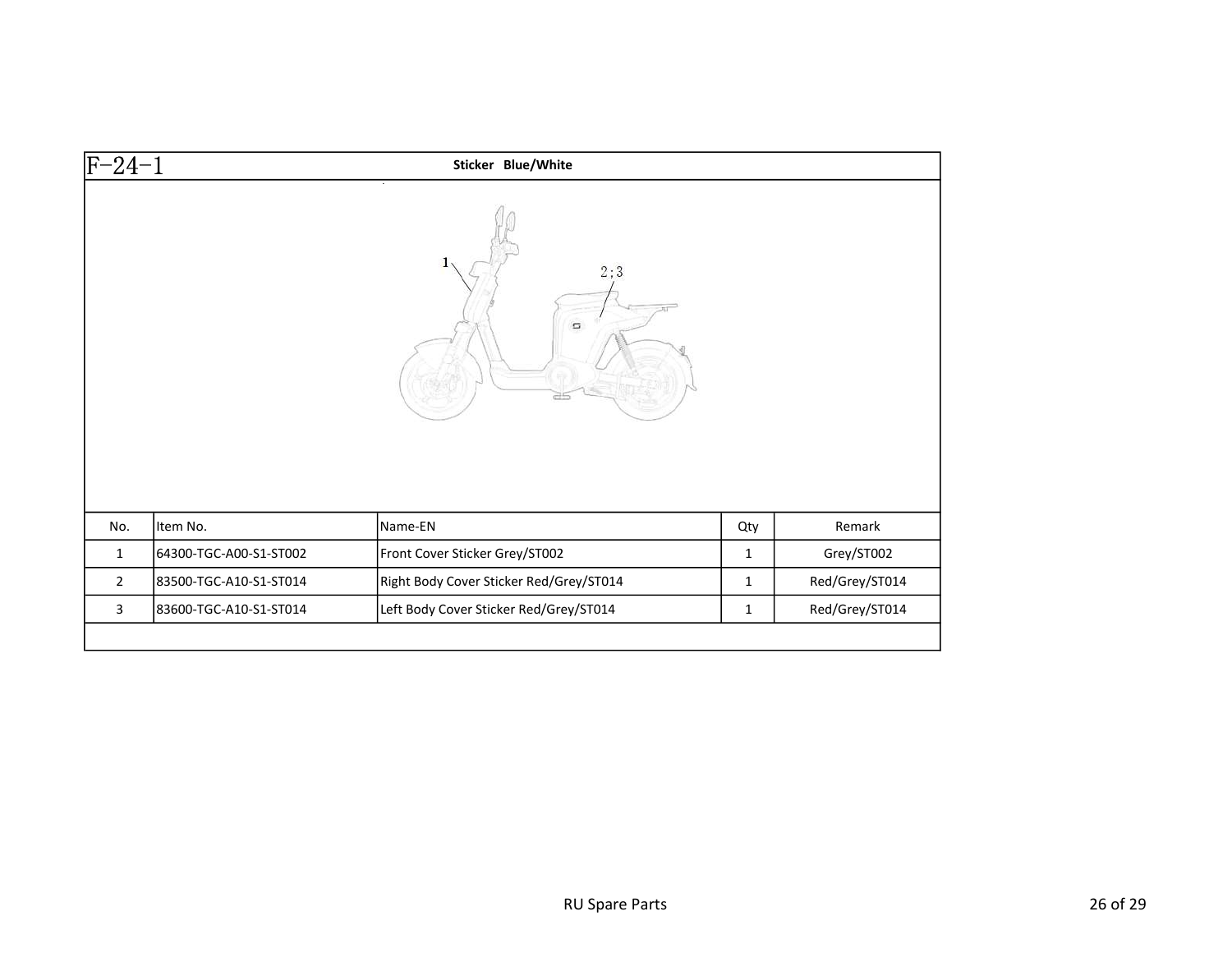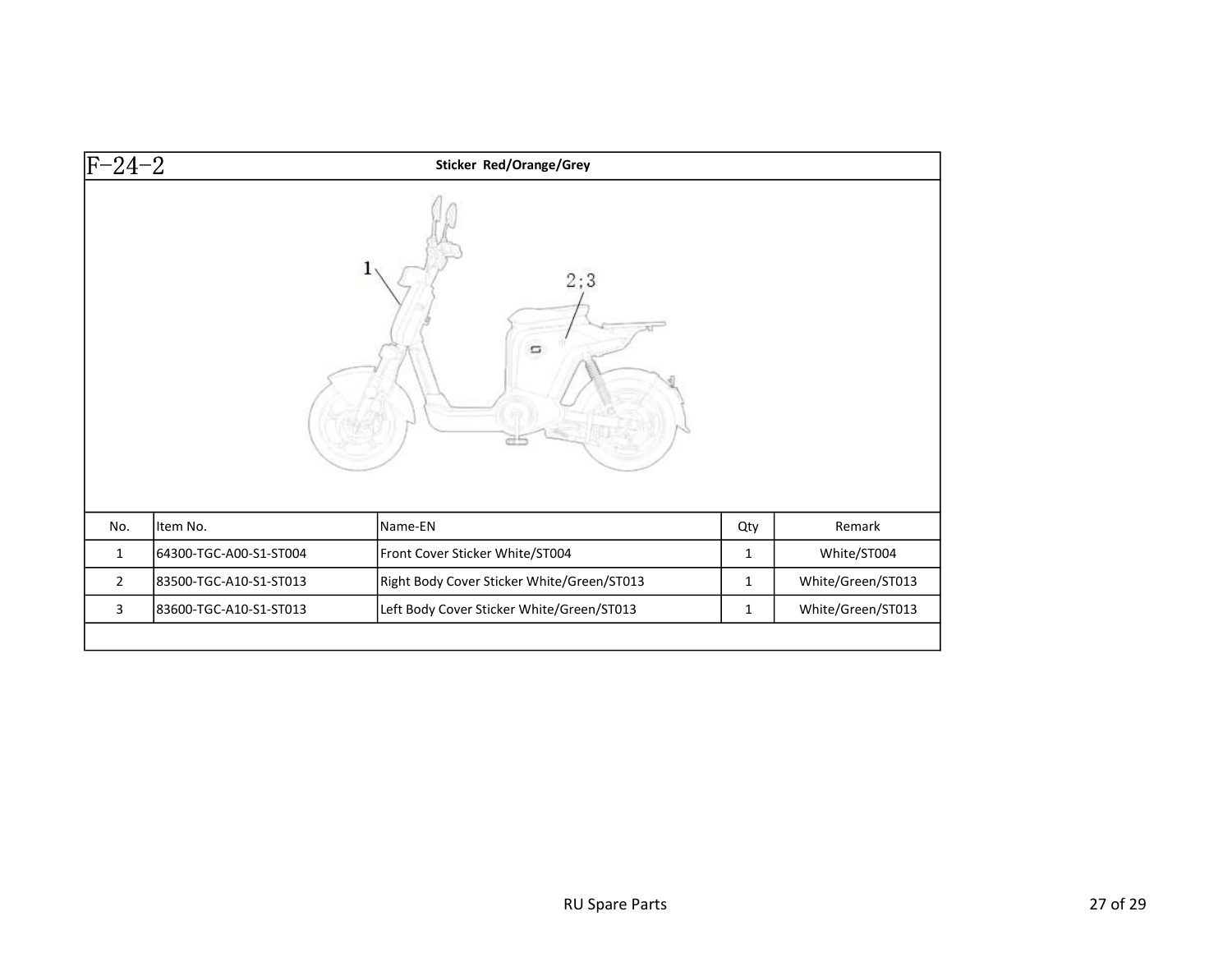| $\overline{c}$                                                                    |        |
|-----------------------------------------------------------------------------------|--------|
|                                                                                   |        |
| Name-EN<br>No.<br>Item No.<br>Qty                                                 | Remark |
| Tire Pressure Label(RU English)<br>87505-TGC-A50<br>$\mathbf{1}$<br>$\mathbf{1}$  |        |
| 87560-QSM-A50<br>Driving Warning Label(English)<br>$\overline{2}$<br>$\mathbf{1}$ |        |